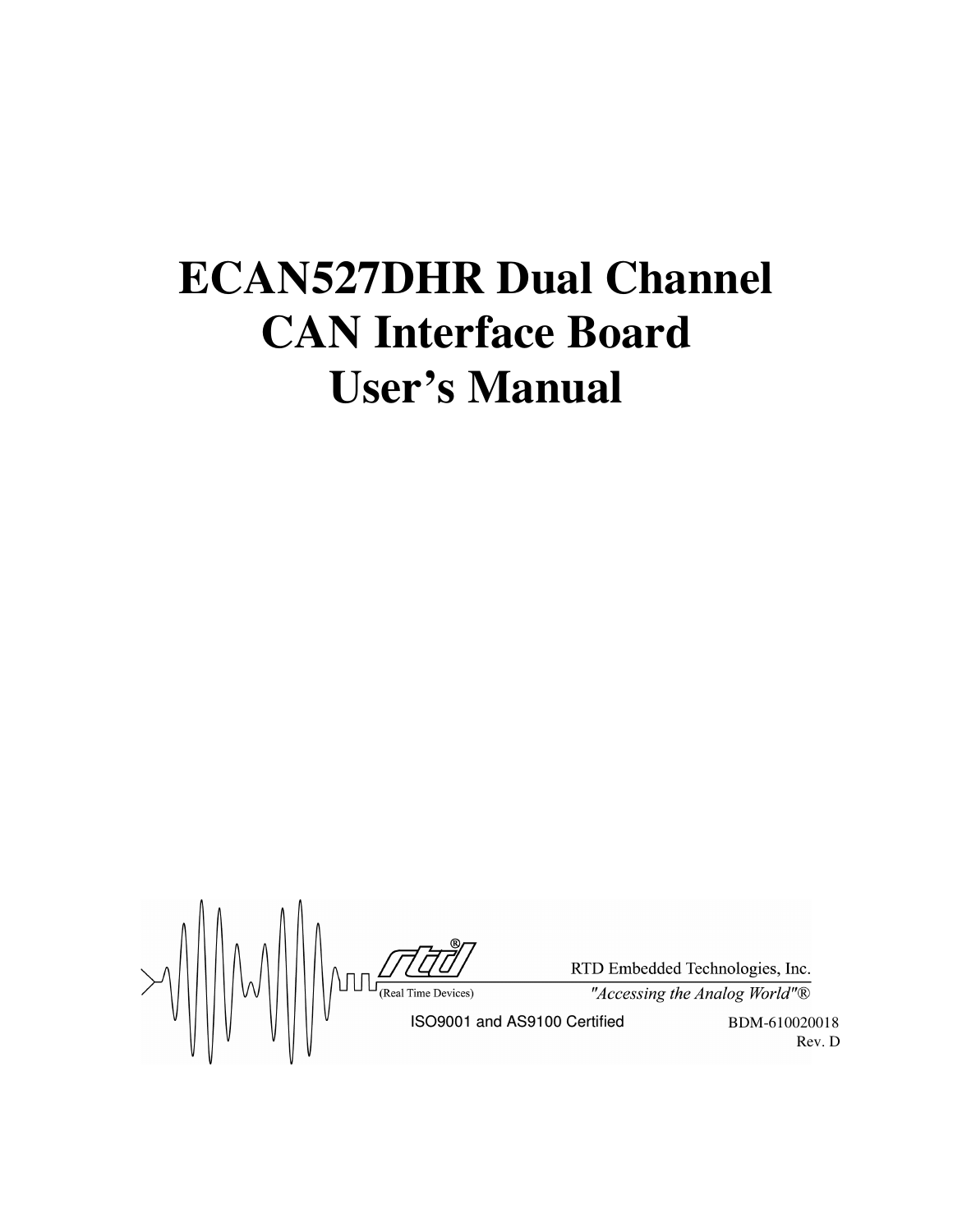# **ECAN527DHR DUAL CHANNEL CAN INTERFACE BOARD USER'S MANUAL**



**RTD Embedded Technologies, Inc.** 103 Innovation Blvd. State College, PA 16803-0906

> Phone: +1-814-234-8087 FAX: +1-814-234-5218

E-mail sales@rtd.com techsupport@rtd.com

Web site http://www.rtd.com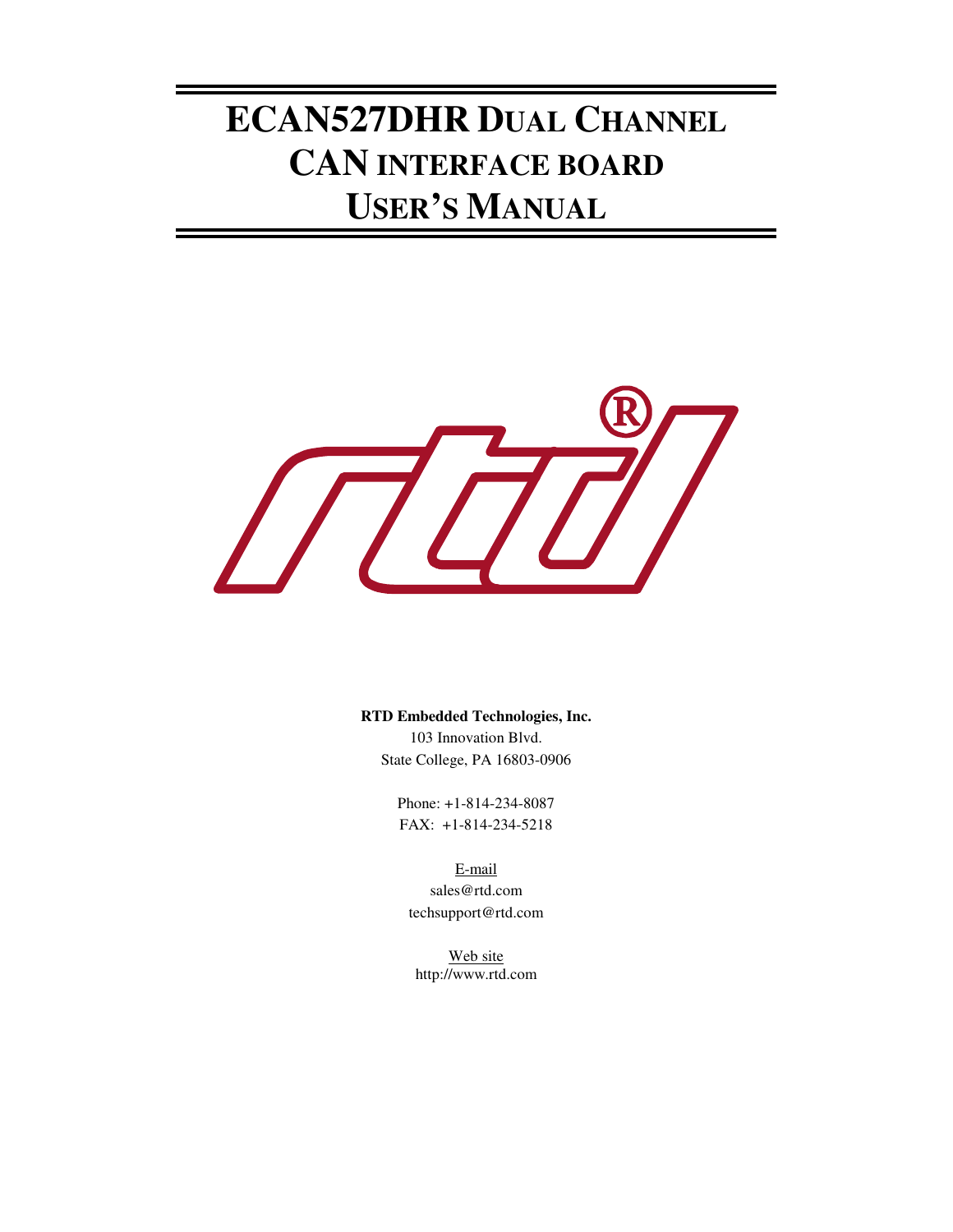#### **Revision History**

| 20/05/1998<br>21/09/1998 |            | Release 2.0<br>Hardware release 1.1 changes:<br>- No interrupt sharing<br>- EEPROM pullup resistors<br>- CE information |
|--------------------------|------------|-------------------------------------------------------------------------------------------------------------------------|
| 02/02/1999               |            | Updated CE information<br>Corrected diagram of interrupt jumpers                                                        |
| 03/01/2001<br>11/07/2001 |            | Small changes in driver section<br>Name of company changed, formatted pages                                             |
| Rev. A                   |            | New Manual Naming Method                                                                                                |
| Rev. B                   |            | Added CAN reset function                                                                                                |
| Rev. C                   | 05/04/2007 | - Clarified references to QNX.<br>- Minor grammar and formatting improvements.                                          |
| Rev. D                   | 01/20/2010 | - Added individual reset description<br>- Added IDAN configuration                                                      |

Published by:

RTD Embedded Technologies, Inc. 103 Innovation Blvd. State College, PA 16803-0906

Copyright 1999-2010 by RTD Embedded Technologies, Inc. All rights reserved

The RTD Logo is a registered trademark of RTD Embedded Technologies. cpuModule and utilityModule are trademarks of RTD Embedded Technologies. PC/104 is a registered trademark of PC/104 Consortium. All other trademarks appearing in this document are the property of their respective owners.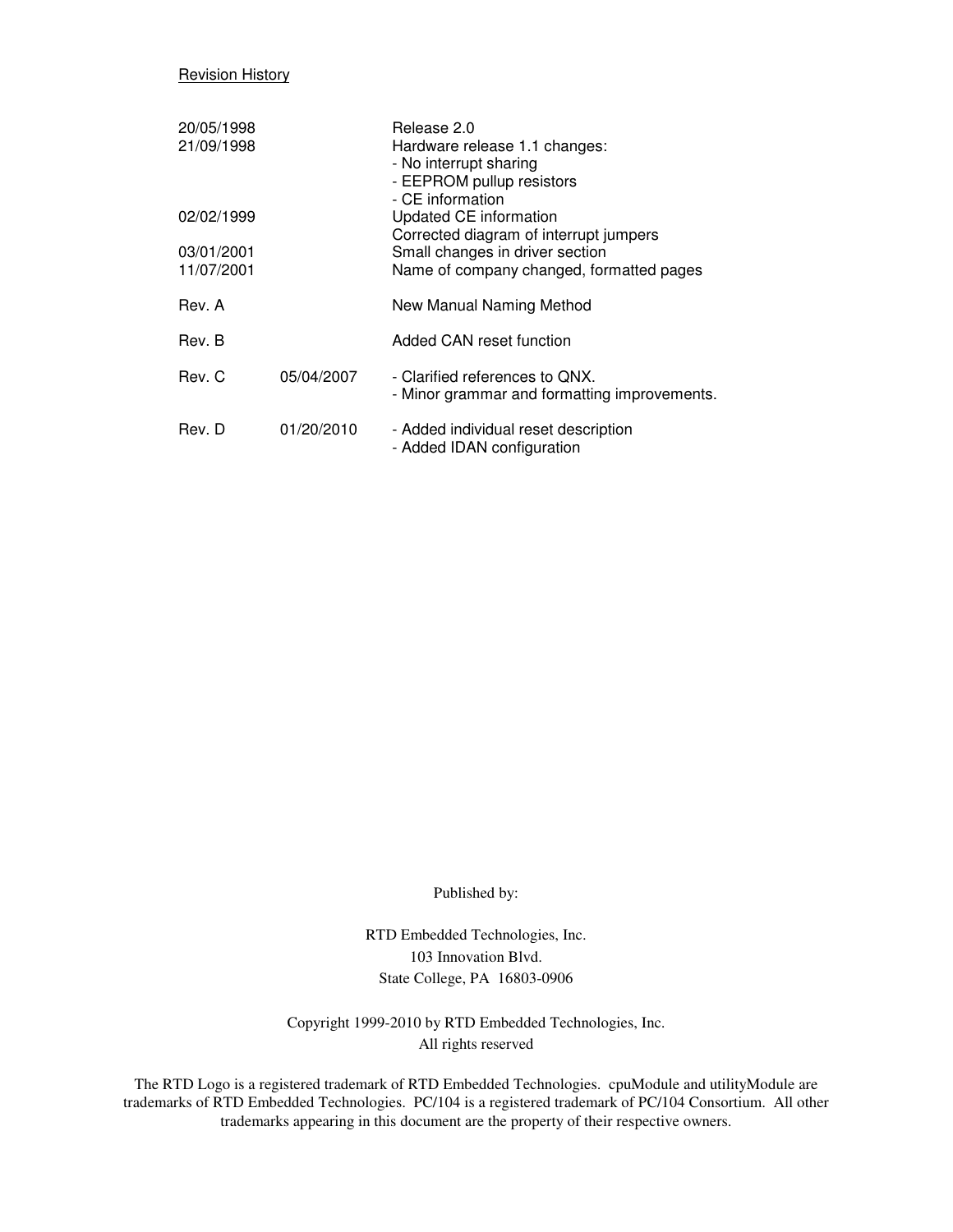# **TABLE OF CONTENTS**

| <b>CHAPTER 2</b> |  |
|------------------|--|
|                  |  |
| <b>CHAPTER 3</b> |  |
|                  |  |
|                  |  |
|                  |  |
|                  |  |
|                  |  |
|                  |  |
|                  |  |
|                  |  |
|                  |  |
|                  |  |
|                  |  |
| <b>CHAPTER 5</b> |  |
|                  |  |
|                  |  |
|                  |  |
|                  |  |
|                  |  |
|                  |  |
|                  |  |
|                  |  |
|                  |  |
|                  |  |
|                  |  |
|                  |  |
|                  |  |
|                  |  |
| <b>CHAPTER 6</b> |  |
|                  |  |
|                  |  |
|                  |  |
|                  |  |
|                  |  |
| <b>CHAPTER 7</b> |  |
|                  |  |
|                  |  |
| <b>CHAPTER 8</b> |  |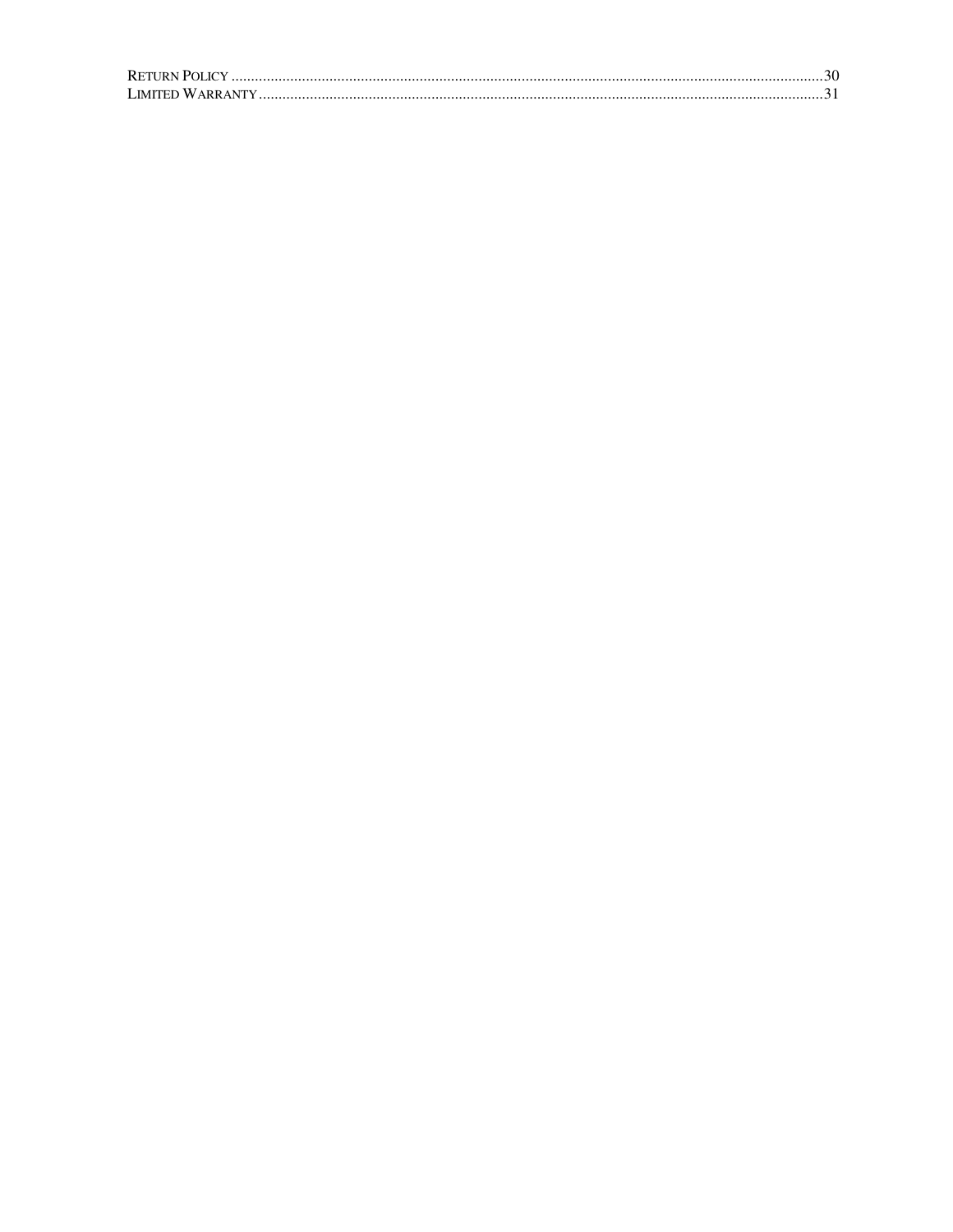# **LIST OF ILLUSTRATIONS AND TABLES**

## **FIGURES**

| FIGURE 5: 19" EUROCARD RACK INSTALLATION WITH AN INTEGRATED PC/104 DATAMODULE AND 15 |  |
|--------------------------------------------------------------------------------------|--|
|                                                                                      |  |
|                                                                                      |  |
|                                                                                      |  |
|                                                                                      |  |

### **TABLES**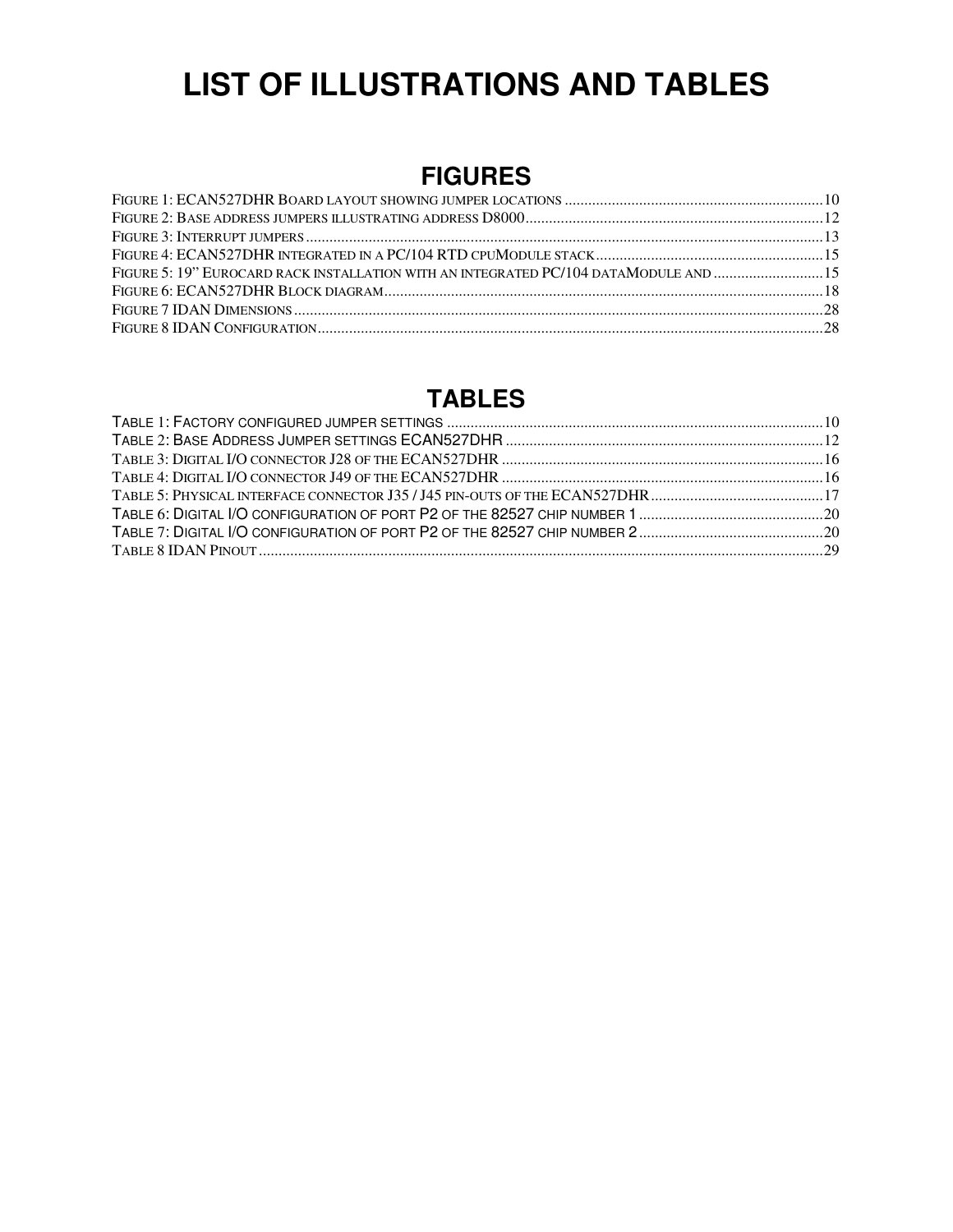## **Chapter 1 INTRODUCTION**

This user's manual describes the operation of the ECAN527DHR CAN-bus Interface board.

### **Features**

#### **Some of the key features of the ECAN527DHR include:**

- Two independent CAN-network controllers
- 1 Mb/s maximum data rate (fully programmable)
- Full CAN-functionality 2.0 B
- 2 Independent Intel 82527 CAN-bus controllers
- 256 bytes of configuration EEPROM
- Galvanically isolated physical interfaces
- 14 user accessible bit programmable bi-directional digital I/O
- 4 status LED's (2 for each channel)
- +5V only operation
- PC/104 compliant

The following paragraphs briefly describe the major features of the ECAN527DHR. A more detailed discussion in included in chapter 4 (Hardware description) and in Chapter 5 (Board operation and programming). The board setup is described in Chapter 2 (Board Settings). A full description of the Intel 82527 CAN-controllers is included in Chapter 5 (Board operation and programming).

### **CAN-bus controller**

The ECAN527DHR CAN-bus interface is implemented using the Intel 82527 chips. This controller supports CAN Specification 2.0. This versatile chip supports standard and extended Data and Remote frames; a Programmable Global Message Identifier Mask; 15 message objects of 8-byte Data Length and a Programmable Bit Rate. This fully integrated chip supports all the functionality of the CAN-bus protocol.

### **Physical Interface**

Industrial environments require galvanic isolation and bus filtering to provide reliable data communication and safety. The galvanically isolated physical interface is implemented using highspeed optocouplers and a DC/DC converter. To protect the input from radiated bus noise a specially balanced bus filter is used. The bus connectors conform to the ISO11898/2 specification. (For more information on CAN bus please visit the CAN in Automation Website at**: http://www.can-cia.de**.)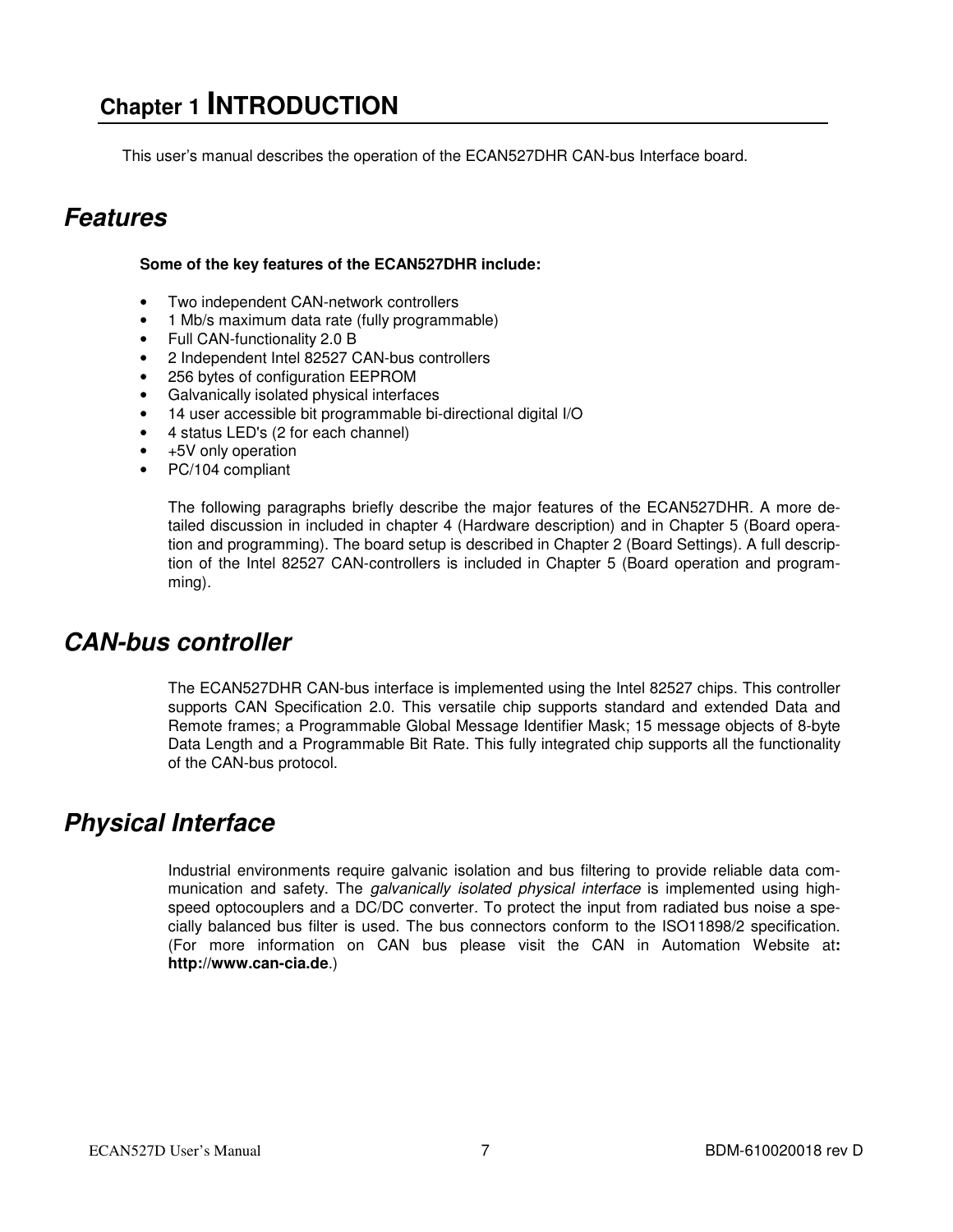### **Mechanical description**

The ECAN527DHR is designed on a PC/104 form factor. An easy mechanical interface to both PC/104 and EUROCARD systems can be achieved. Stack your ECAN527DHR directly on a PC/104 compatible computer using the onboard mounting holes.

### **Connector description**

 There are two 10-pin interface header connectors on the ECAN527DHR to directly interface to the galvanically isolated CAN-networks. The general-purpose digital outputs and inputs are connected to the ECAN527DHR by using a 20-pin header connector.

### **What comes with your board**

Your ECAN527DHR package contains the following items:

- ECAN527DHR CAN-bus interface module
- Companion CD with documentation, drivers, and example software

Note: Latest revisions of documentation and software can be downloaded from our website.

If any item is missing or damaged, please call RTD customer service department at the following number: +1-814-234-8087.

### **Board accessories**

 In addition to the items included in your ECAN527DHR delivery, several accessories are available. Contact your distributor for more information and for advice on selecting the most appropriate accessories to support your instrumentation system.

### **Using this manual**

This manual is intended to help you install your new ECAN527DHR card and get it working quickly, whilst also providing enough detail about the board and its functions so that you can obtain maximum use of its features even in the most demanding applications. The scope of this manual does not cover CAN-bus network programming and system design.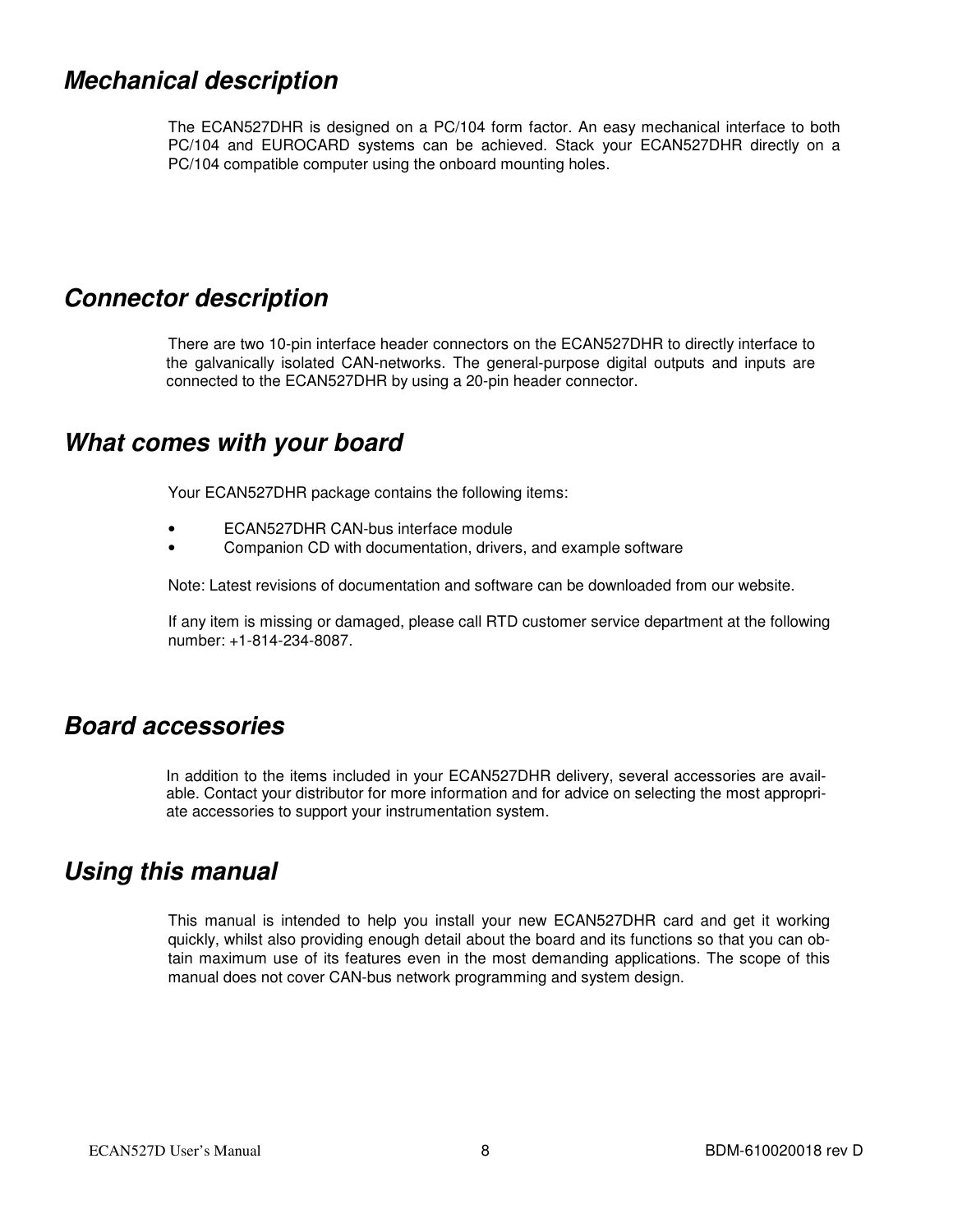### **When you need help**

This manual and all the example programs will provide you with enough information to fully utilize all the features on this board. If you have any problems with installation or use of the board, contact our Technical Support Department (814) 234-8087. Alternatively, send Email to: **techsupport@rtd.com** When sending an Email request, please include the following information: Your company's name and address, your name, your telephone number, and a brief description of the problem.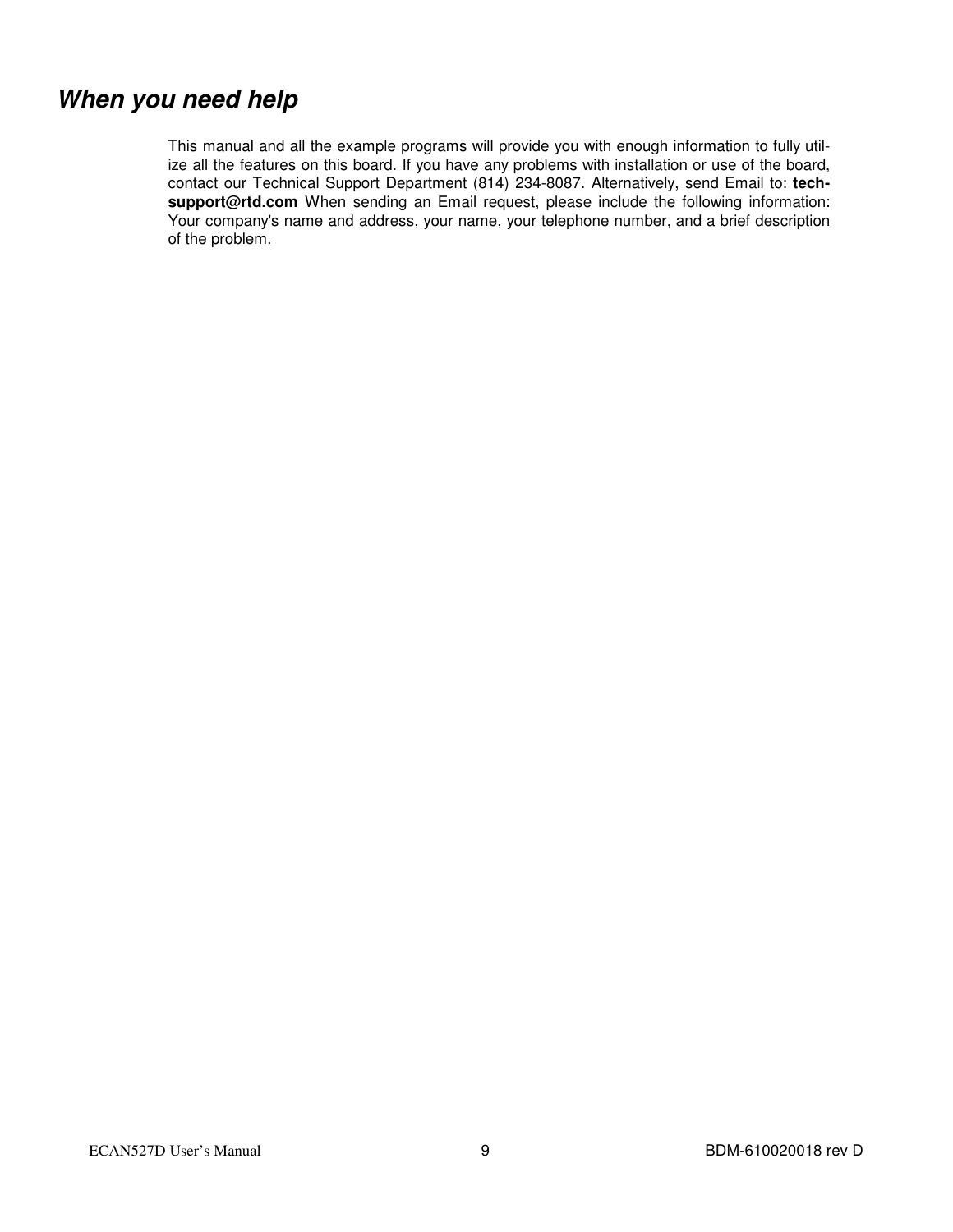The ECAN527DHR CAN bus interface board has jumper settings which can be changed to suit your application and host computer memory configuration. The factory settings are listed and shown in the diagram at the beginning of this chapter.

### **Factory-Configured Jumper Settings**

Table 1 below illustrates the factory jumper setting for the ECAN527DHR. Figure1 shows the board layout of the ECAN527DHR and the locations of the jumpers. The following paragraphs explain how to change the factory jumper settings to suit your specific application.

Table 1: Factory configured jumper settings (Please refer to figure 1 below for detailed locations)

| <b>JUMPER NAME</b> | <b>DESCRIPTION</b>    | NUMBER OF JUMPERS | <b>I FACTORY SETTING</b> |
|--------------------|-----------------------|-------------------|--------------------------|
| ADDR               | <b>Base Addresses</b> | 10                | D0000                    |
| IRQ'S              | Host interrupts       | $10 + 10$         | 5/11                     |
| J34/J52            | Can-bus termination   | $1 + 1$           | Closed                   |



**Figure 1: ECAN527DHR Board layout showing jumper locations**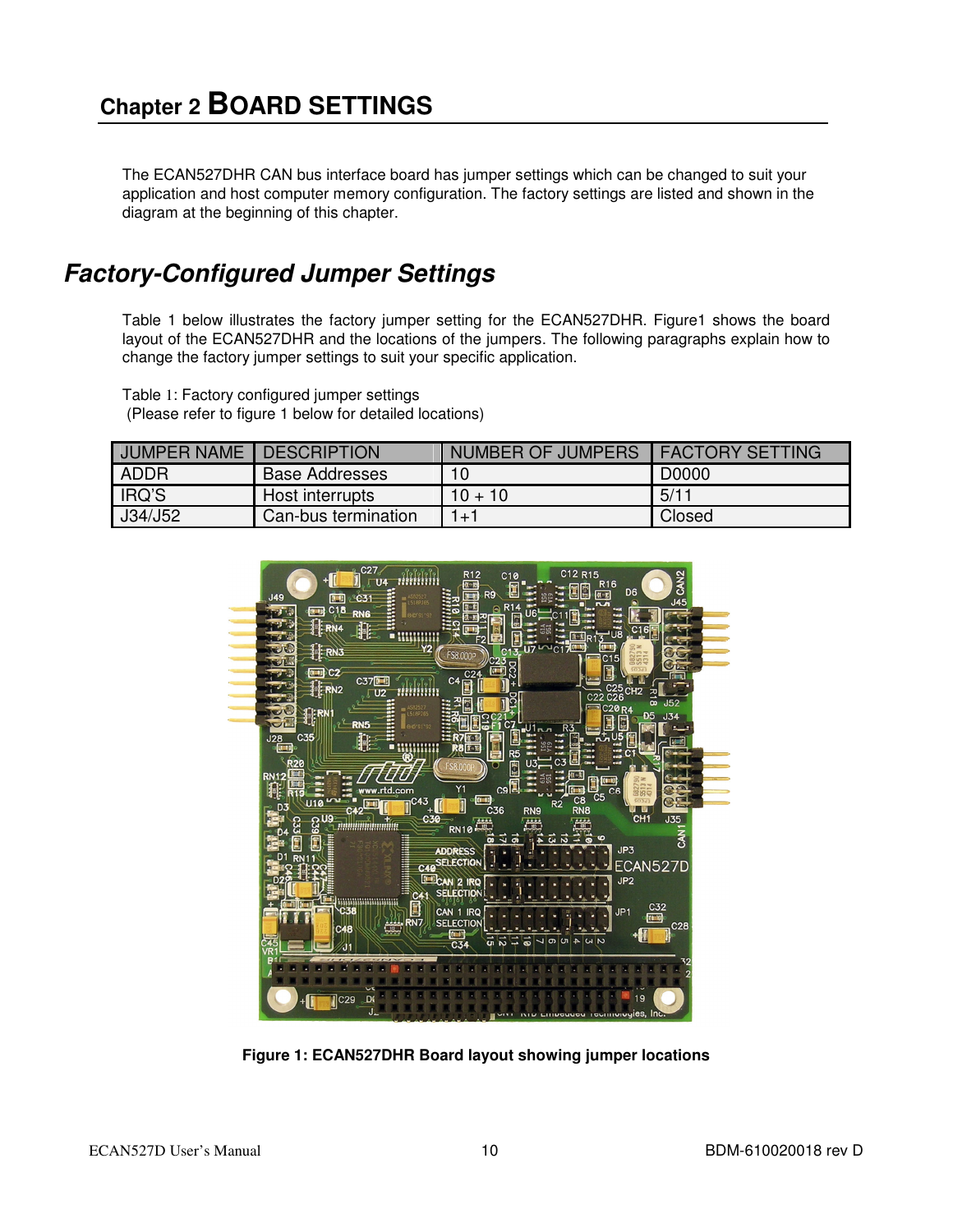### **Base address Jumpers (Factory setting: D0000h)**

The ECAN527DHR is memory mapped into the low memory of your host XT/AT. The board occupies a consecutive memory window of 512 bytes starting from the base address. The first 256 bytes are for the first CAN controller and the second 256 bytes for the second CAN controller.

The most common cause of failure when you are first setting up your module is address contention: Some of your computers I/O space is already occupied by other devices and memory resident programs. When the ECAN527DHR attempts to use its own reserved memory addresses (which are being already used by another peripheral device) erratic performance may occur and the data read from the board may be corrupted.

To avoid this problem make sure you set up the base address by using the ten jumpers marked "ADDR". This allows you to choose from a number of different addresses in your host computer's memory map. Should the factory installed setting of D0000h be incompatible to your system configuration, you may change this setting to another using the options illustrated in Table 2 (overleaf). The table shows the jumper settings and their corresponding values in hexadecimal form. Ensure that you verify the correct location of the base address jumpers. When the jumper is removed it corresponds to a logical "0", connecting the jumper to a "1". When you set the base address of the module, record the setting inside the back cover of this manual

Note: If you are using a memory manager such as EMM386, make sure that you exclude the memory section occupied by the ECAN527DHR. For example, this may be X= D0000- D00FF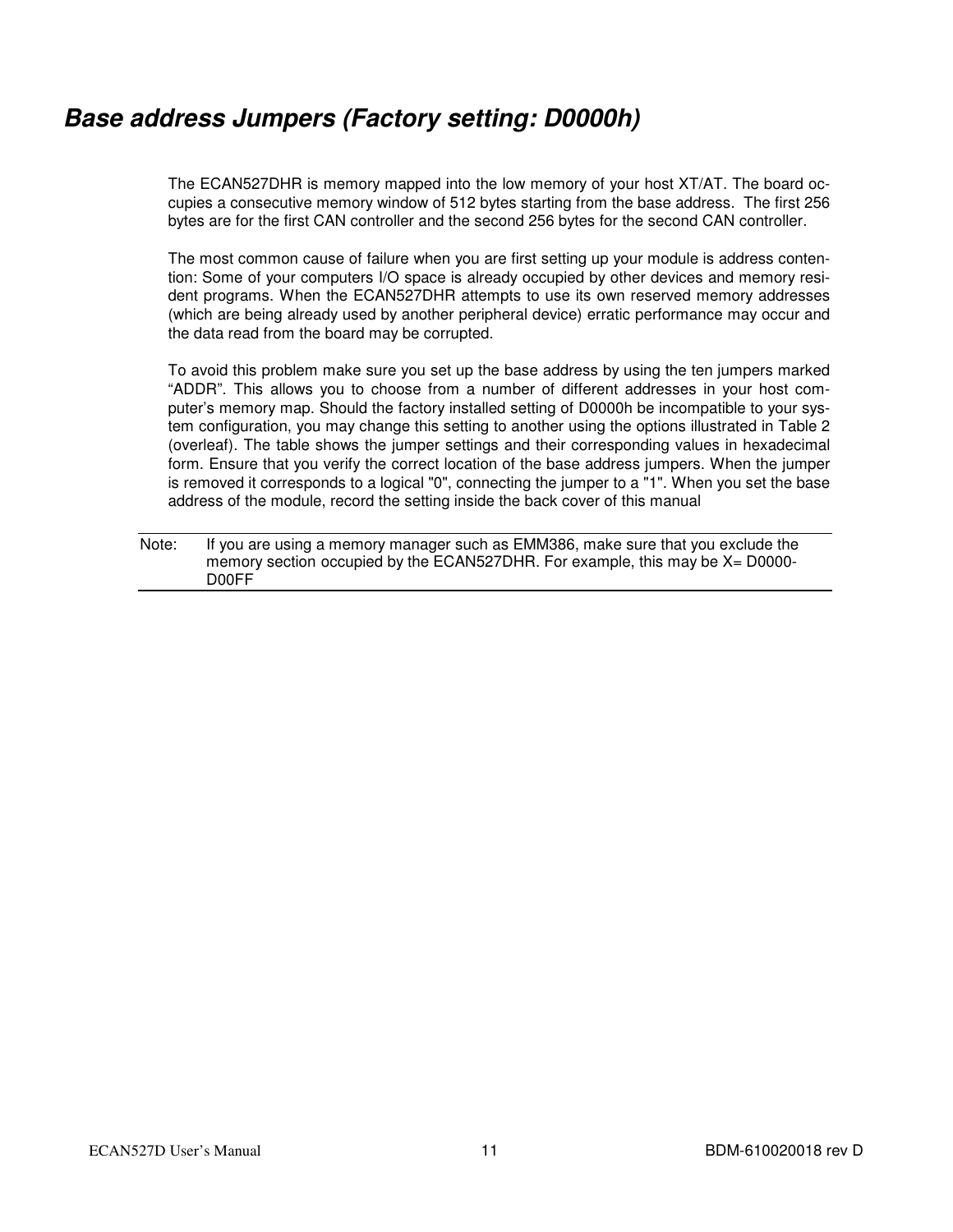| <b>Base address Hex</b> | <b>Jumper Settings</b><br>18 17 16 15                              |
|-------------------------|--------------------------------------------------------------------|
| 80XXX                   | 0<br>$\mathbf 0$<br>$\overline{0}$<br>0                            |
| 88XXX                   | $\mathbf 0$<br>$\Omega$<br>0<br>1                                  |
| 90XXX                   | $\overline{0}$<br>$\mathbf{1}$<br>$\overline{0}$<br>$\overline{0}$ |
| 98XXX                   | $\mathbf{1}$<br>$\overline{0}$<br>0<br>$\mathbf{1}$                |
| A0XXX                   | $\mathbf 0$<br>$\mathbf{1}$<br>$\mathbf 0$<br>0                    |
| A8XXX                   | $\overline{0}$<br>0<br>1<br>1                                      |
| <b>BOXXX</b>            | $\overline{0}$<br>1<br>$\mathbf{1}$<br>$\overline{0}$              |
| B8XXX                   | 0<br>1<br>1<br>1                                                   |
| <b>COXXX</b>            | 1<br>$\overline{0}$<br>0<br>0                                      |
| C8XXX                   | 1<br>1<br>$\overline{0}$<br>0                                      |
| <b>DOXXX</b>            | 1<br>$\overline{0}$<br>$\Omega$<br>1                               |
| D8XXX                   | 1<br>1<br>1<br>0                                                   |
| <b>EOXXX</b>            | $\overline{0}$<br>1<br>$\overline{0}$                              |
| E8XXX                   | 1<br>1<br>$\overline{0}$                                           |
| <b>FOXXX</b>            | $\overline{0}$<br>1<br>1                                           |
| F8XXX                   | 1<br>1<br>1                                                        |
| $0 =$ JUMPER OFF        | 1 = JUMPER CLOSED                                                  |

#### **BASE ADDRESS JUMPER SETTINGS ECAN527DHR**

Table 2: Base Address Jumper settings ECAN527DHR

#### 18 . 16 15 13. 12 11 17 10.  $\overline{\mathbf{a}}$ В 14.

 **Figure 2: Base address jumpers illustrating address D8000** 

Note: The above table only illustrates the settings for the high address bits A18-A15. If you for instance want to configure address D8E00 - D8EFF for your ECAN527DHR you must set the jumpers as:  $101 - 1000 - 1110!$  Address line A19 is always decoded as "1".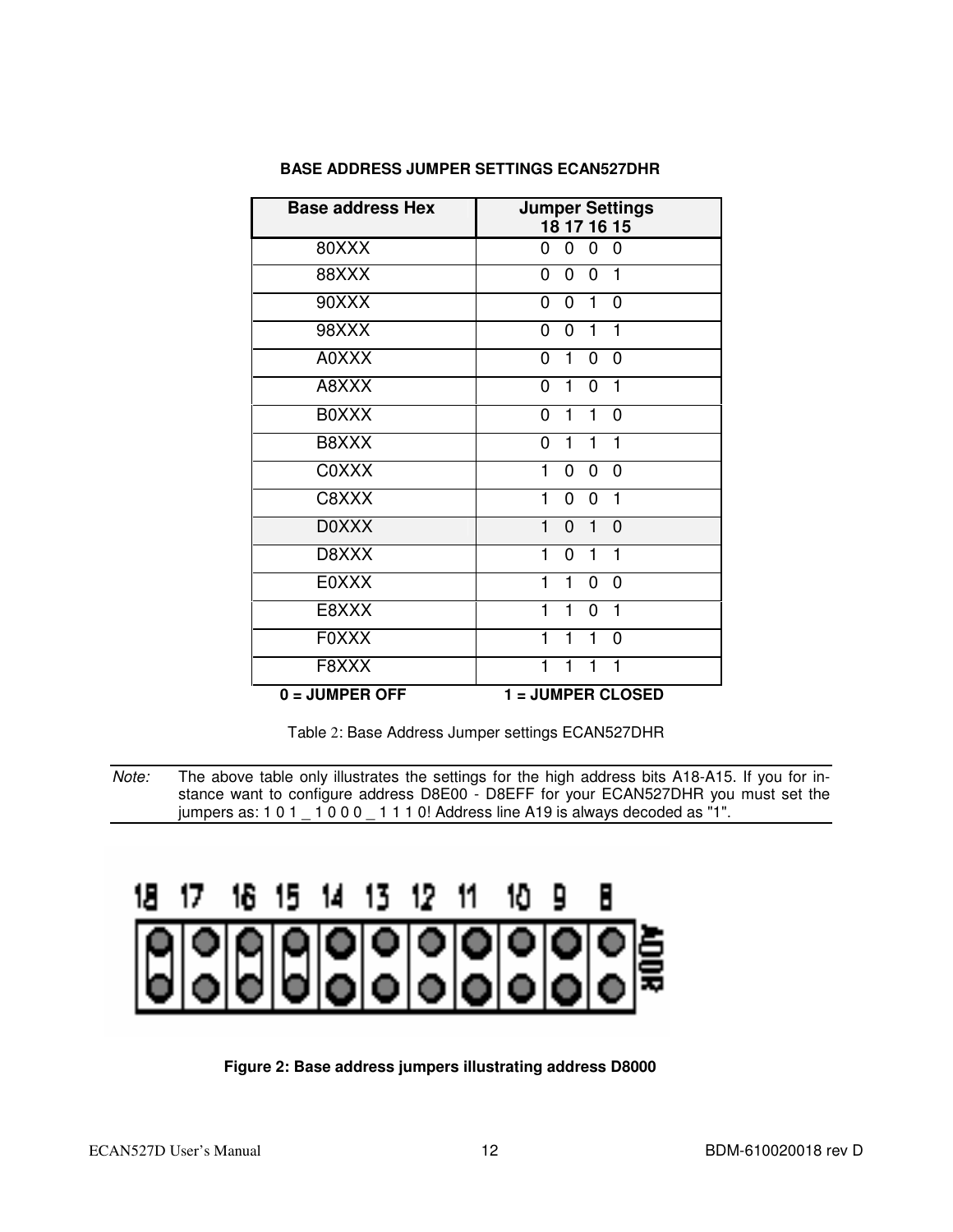### **Interrupt Channels (Factory setting: IRQ5 / IRQ11)**

The header connector, shown in Figure 3 below, lets you connect the onboard 82527 CAN controllers interrupt outputs to one of the interrupt channels available on the host XT/AT bus. If your board has no AT extension interrupts then IRQ 10-15 are not available. Both CAN-controllers must use different interrupts and therefore two headers are available. IRQ1 marks the Channel 1 interrupt and IRQ2 marks the interrupt for Channel 2.



 **Figure 3: Interrupt jumpers** 

Note: Current hardware revisions of the ECAN527D do not support interrupt sharing!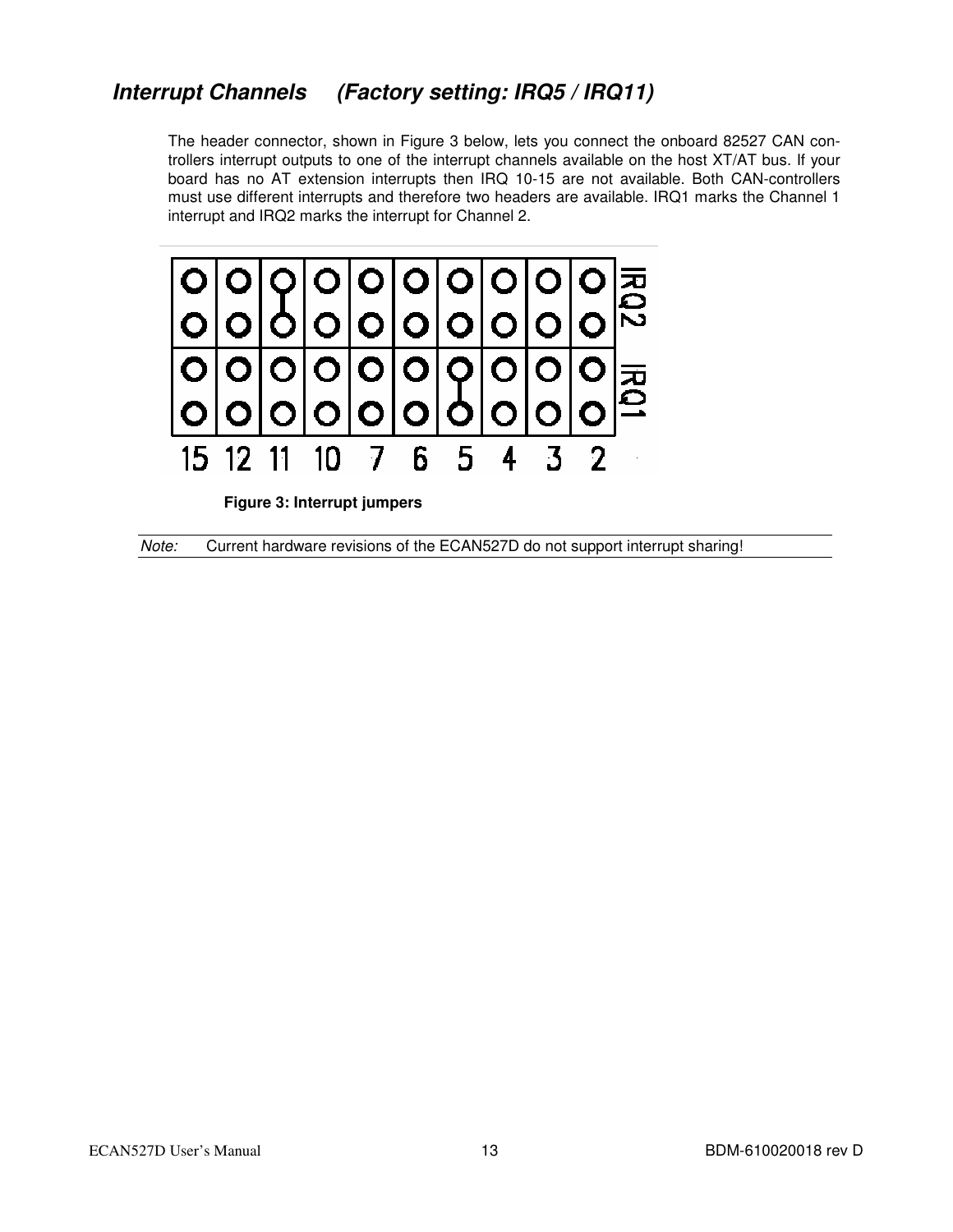## **Chapter 3 BOARD INSTALLATION**

The ECAN527DHR CAN-bus interface board is very easy to connect to your industrial distributed control system. Direct interface to PC/104 systems as well as EUROCARD boards is possible. This chapter gives step by step instructions on how to install the ECAN527DHR into your system.

After completing the installation it is recommended that you use the diagnostic and test software to fully verify that your board is working.

### **Board Installation**

Keep your board in the antistatic bag until you are ready to install it to your system! When removing it from the bag, hold the board at the edges and do not touch the components or connectors. Please handle the board in an antistatic environment and use a **grounded** workbench for testing and handling of your hardware. Before installing the board in your computer, check the jumper settings. Chapter 2 reviews the factory settings and how to alter them. If any alterations are needed, please refer to the appropriate instructions in this chapter. Do however note that incompatible settings can result in unpredictable board operation and erratic response.

#### **General installation guidelines:**

- **Turn OFF the power to your computer and all devices connected to the ECAN527DHR.**
- Touch the grounded metal housing of your computer to discharge any antistatic build-up and then remove the board from its antistatic bag.
- Hold the board by the edges and install it in an enclosure or place it on the table on an antistatic surface.
- Connect the board to the CAN field-bus using the two field-bus interface header connectors. Make sure that the orientation of the cables is correct and the same.

### **Installation integrated with a PC/104 module stack**

- Secure the four PC/104 installation holes with standoffs.
- Connect the board to the CAN bus using the two field-bus interface header connectors.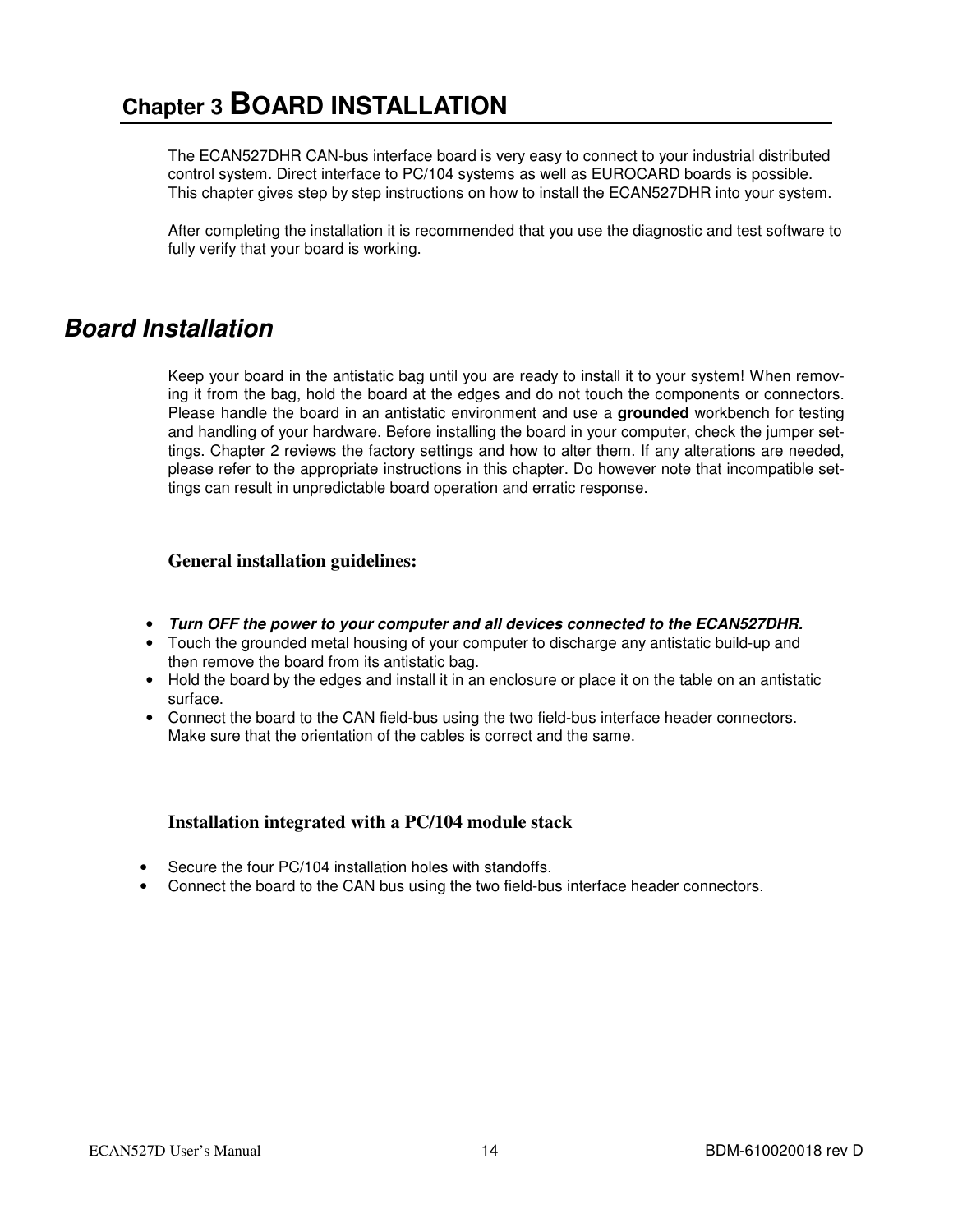

 **Figure 4: ECAN527DHR integrated in a PC/104 RTD cpuModule stack** 

#### **3U rack or enclosure installation with a EUROCARD CPU containing an ECAN527DHR**

The PC/104 system can be easily inserted into a 19" rack installation using the CPU as a "form factor adapter". Assemble your PC/104 data modules on an RTD single board EUROCARD computer and install the system in a 19" enclosure. Multiple ECAN527DHR boards can be easily connected to this system. See figure 5 below.



#### **Figure 5: 19" Eurocard rack installation with an integrated PC/104 dataModule and EUROCARD cpuModule computer system**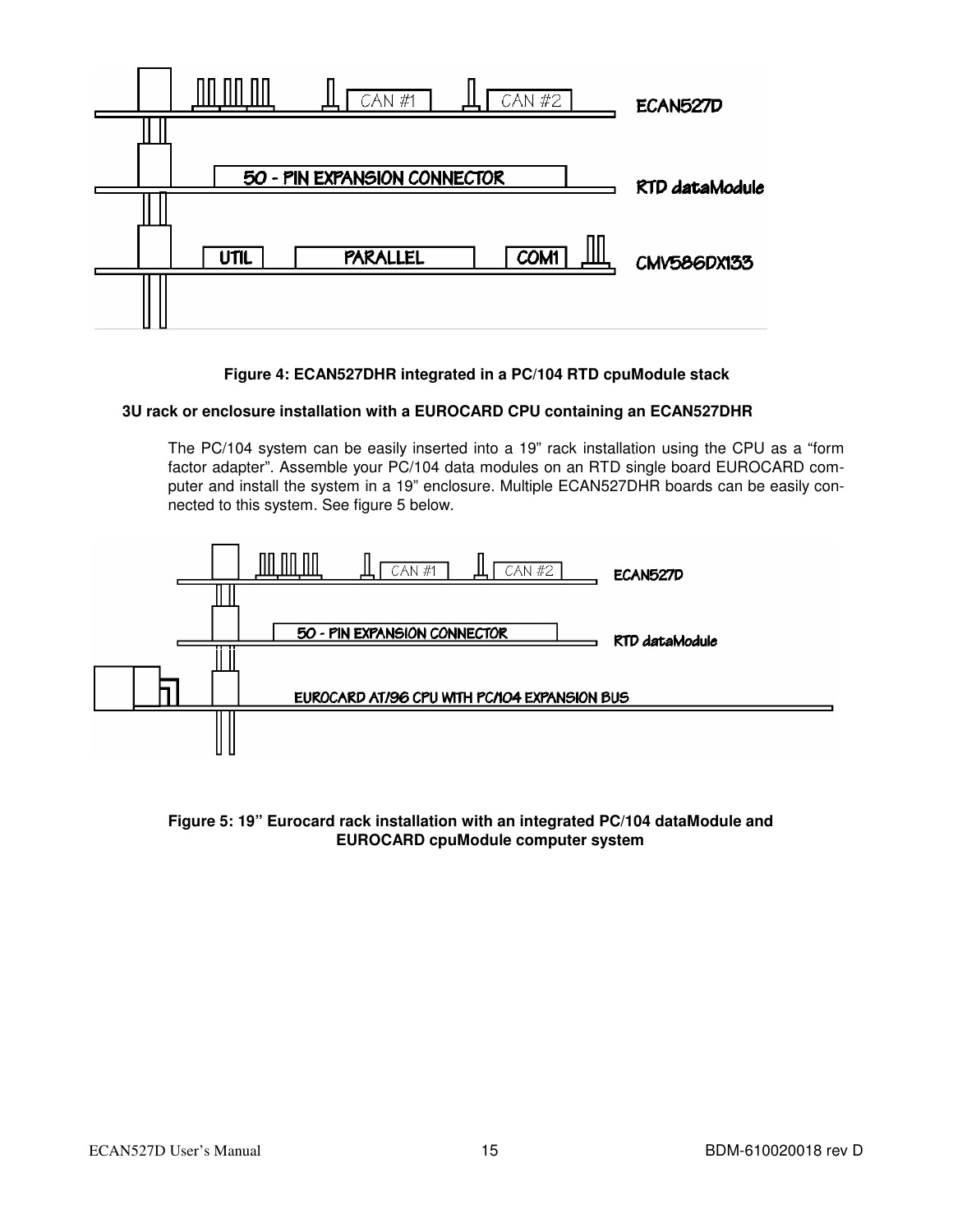### **External I/O Connections**

#### **General purpose digital I/O connector**

Table 3 below shows the connector layout of the ECAN527DHR digital I/O connectors J28 and J49. These connectors are located towards the left of the board. Refer to this diagram when making signal connections.

| <b>PIN</b> number | <b>Function (Channel 1)</b> |
|-------------------|-----------------------------|
|                   | P2.0 / LED1                 |
| $\overline{2}$    | P2.1 / LED2                 |
| 3                 | P2.2 EEPROM Clock           |
| 4                 | P2.3 EEPROM Data            |
| $\overline{5}$    | P <sub>2.4</sub>            |
| 6                 | P <sub>2.5</sub>            |
| 7                 | P <sub>2.6</sub>            |
| 8                 | P <sub>2.7</sub>            |
| 9                 | $+5V$                       |
| 10                | <b>GND</b>                  |

 **Table 3: Digital I/O connector J28 of the ECAN527DHR** 

Note: I/O signals 3 and 4 are reserved for the use of the non-volatile EEPROM. In this case these pins are not available for user I/O

| <b>PIN number</b> | <b>Function (Channel 2)</b> |
|-------------------|-----------------------------|
| 1                 | P2.0 / LED1                 |
| $\overline{2}$    | P2.1 / LED2                 |
| 3                 | P <sub>2.2</sub>            |
| 4                 | P <sub>2.3</sub>            |
| 5                 | P <sub>2.4</sub>            |
| 6                 | P <sub>2.5</sub>            |
| 7                 | P <sub>2.6</sub>            |
| 8                 | P <sub>2.7</sub>            |
| 9                 | $+5V$                       |
| 10                | <b>GND</b>                  |

 **Table 4: Digital I/O connector J49 of the ECAN527DHR**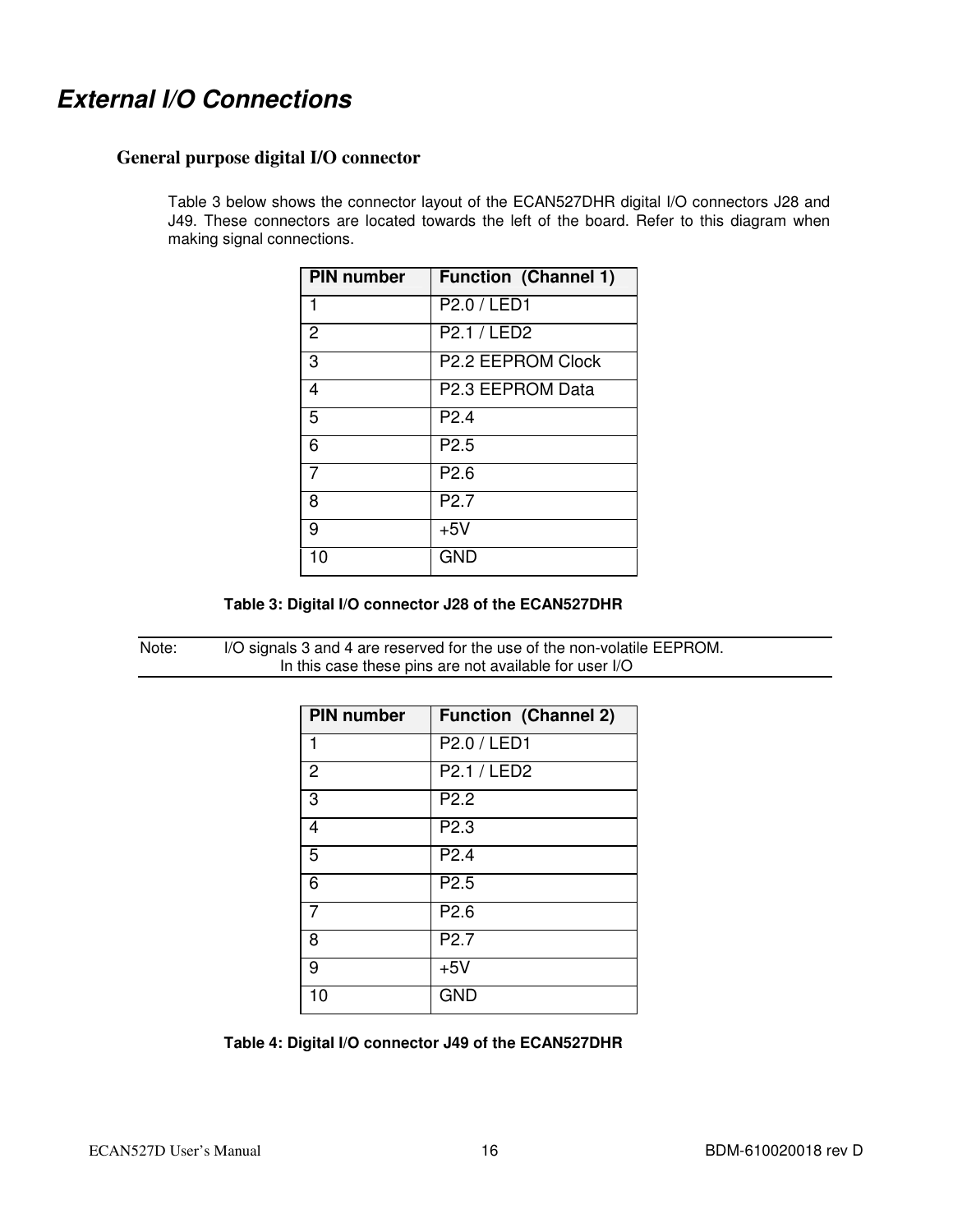### **Galvanically isolated CAN bus connectors**

Table 5 below shows the identical CAN physical interface connectors. These connectors are to the right hand side of your board. The pin-outs conform to the ISO 11898 standard specification.

| <b>PIN number</b> | <b>Function</b>     |
|-------------------|---------------------|
| 1                 | N.C.                |
| $\overline{2}$    | GND isolated        |
| 3                 | BUS_L               |
| 4                 | BUS_H               |
| 5                 | GND isolated        |
| 6                 | N.C.                |
| 7                 | N.C.                |
| 8                 | +5V-isolated        |
| 9                 | <b>GND-isolated</b> |
| 10                | N.C.                |

| 9     |          | 5         |       |       |
|-------|----------|-----------|-------|-------|
| I GND | N.C.     | $ $ I_GND | BUS_L | N.C.  |
| N.C.  | $L + 5V$ | N.C.      | BUS_H | I GND |
| 10    |          |           |       |       |

 **Table 5: Physical interface connector J35 / J45 pin-outs of the ECAN527DHR** 

#### **Galvanically isolated CAN bus Termination Jumpers**

The jumpers marked as J34 and J53 are CAN bus termination jumpers. Only two termination jumpers should be closed at the endpoints of the CAN bus. Failure to do so may degrade the performance of the bus or even cause permanent damage to the driver chips. The typical drive capability of the transceiver is 32 nodes.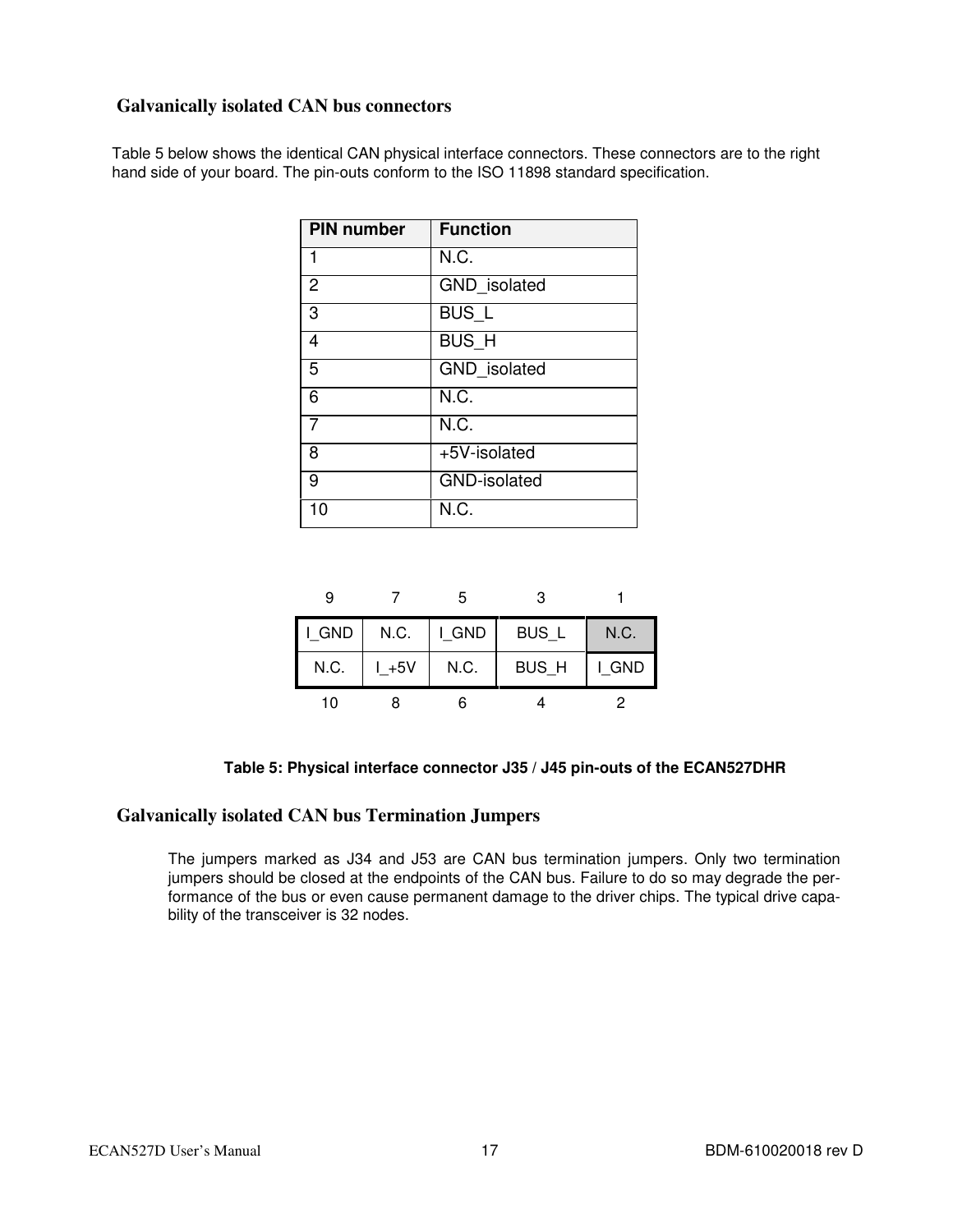## **Chapter 4 - HARDWARE DESCRIPTION**

This chapter describes in detail the major features of the ECAN527DHR:

- The Intel 82527 CAN bus controller
- Galvanic isolation of the CAN bus
- The onboard configuration EEPROM
- Digital I/O



 **Figure 6: ECAN527DHR Block diagram**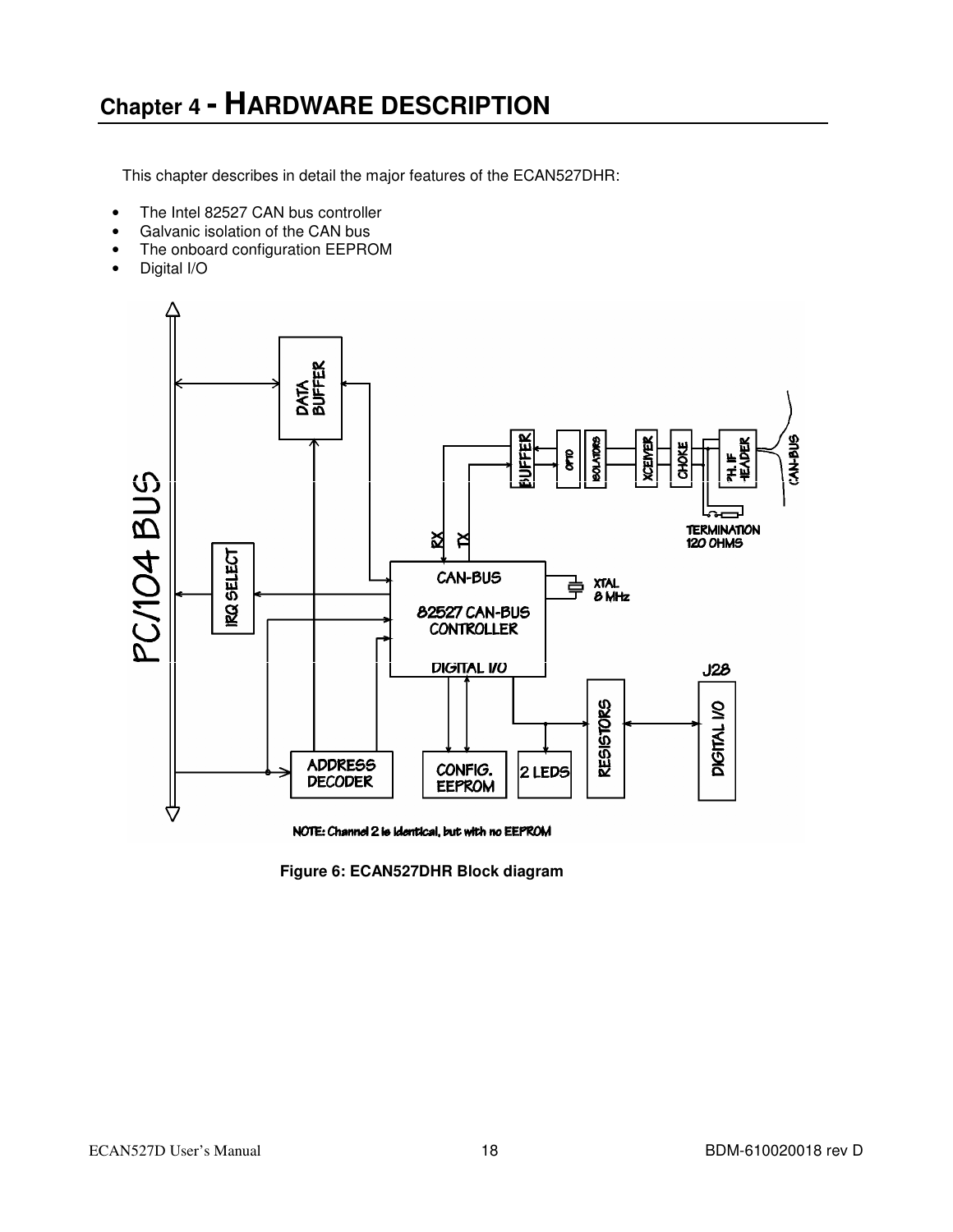### **82527 CAN bus controller**

Reference note: (Intel publication CAN Architectural Overview, Automotive Products Data book)

The 82527 CAN controller consists of six functional blocks. The function of the CPU interface logic is to manage the communication to the host computer. The CAN controller interfaces to the CAN bus and implements the rules of the CAN protocol for the transmission and reception of messages. The RAM is the physical interface layer between the host CPU and the CAN bus. One eight-bit I/O port provides low speed I/O capabilities.

The 82527 RAM provides storage for 15 message objects of 8-byte length. Each message object has a unique identifier and can be configured to either transmit or to receive except for the last message object. The last message object is a receive-only buffer with a special mask design to allow selected groups of different message identifiers to be received.

Each message identifier contains control and status bits. A message object with a direction set for receive will send a remote frame by requesting a message transmission. A message set as transmit will be configured to automatically send a data frame whenever a remote frame with a matching identifier is received over the CAN bus. All message objects have separate transmit and receive interrupts and status bits, allowing the CPU full flexibility in detecting when a remote frame has been sent or received.

The 82527 chip also supports a global masking feature for acceptance filtering. This feature allows the user to globally mask, or "don't care", any identifier bits of the incoming message. This mask is programmable to allow the user to design application specific message identification strategies. There are separate global masks for standard and extended frames.

The incoming message first passes through the global mask and is then matched to the identifiers in the message objects 1-14. If there is no identifier match then the message passes through the local mask in message object 15. The local mask allows a large number of infrequent messages to be received by the 82527. Message object 15 is also buffered to allow the CPU time to service a message received.

#### **Galvanic isolation of the CAN-bus**

The galvanic isolation of the ECAN527DHR is implemented using the following:

- Optocouplers for data transmission
- DC/DC converter to supply power to the CAN bus and the physical interface circuitry.

The high-speed optocouplers are directly connected to the 82527. The optocouplers drive the CAN bus transceiver. A special balanced CAN bus choke is used not only to improve immunity to bus noise, but also to protect the bus transceiver. This choke also reduces the radiated emissions in the range of 30-200Mhz.A 1W DC/DC converter may be used to power other remote devices on the CAN bus. The output power of this converter is isolated up to 1.5 kV peak. 125mA fuses (green) are used to protect the DC/DC converters.

The jumpers marked as J34 and J53 are CAN bus termination jumpers. Only two termination jumpers should be closed at the endpoints of the CAN bus. Failure to do so may degrade the performance of the bus or even cause permanent damage to the driver chips. The maximum drive of the transceiver is 32 nodes.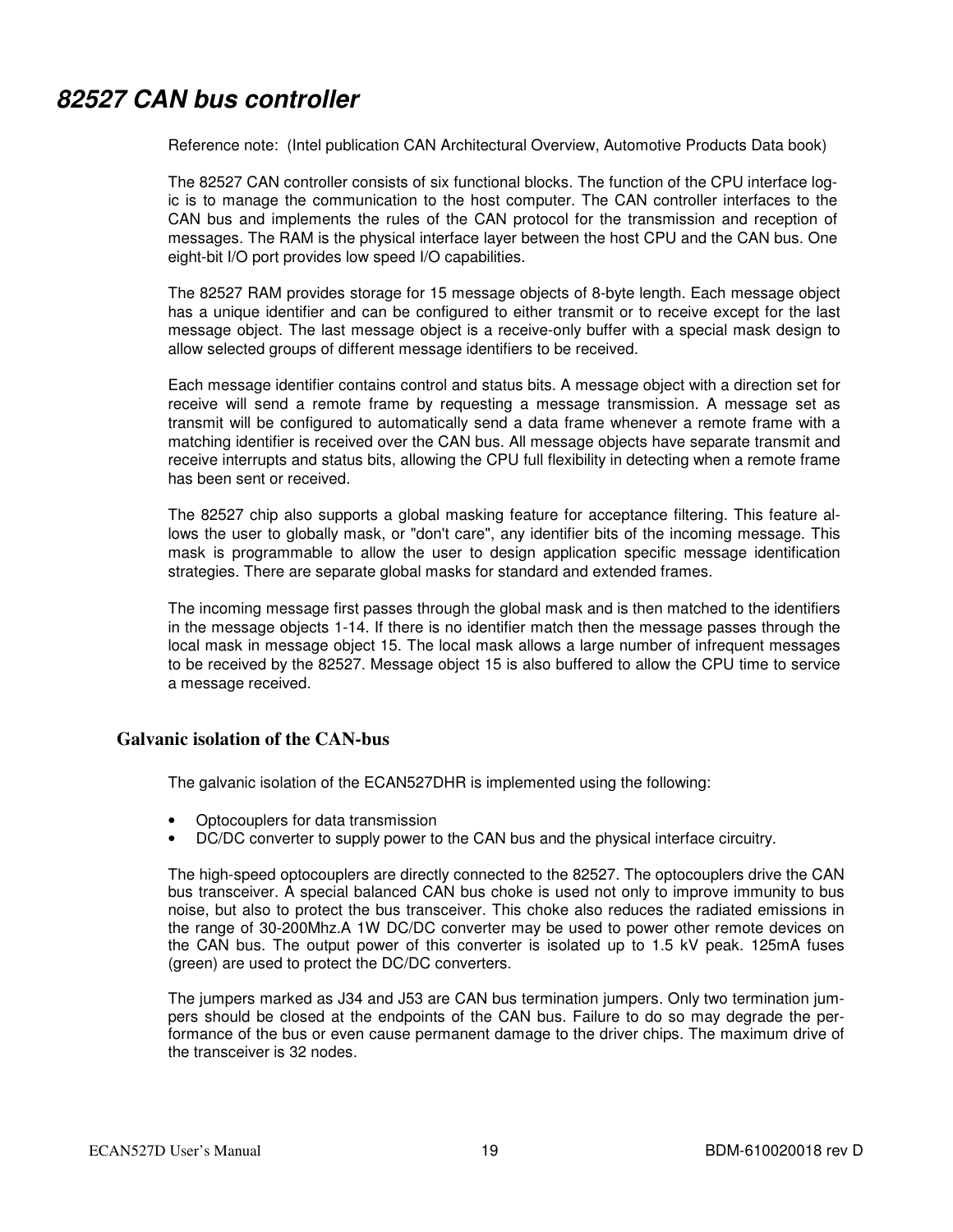### **Configuration EEPROM**

An onboard configuration EEPROM may store up to 256 bytes of user data. This memory may be used to store CAN bus parameters or other identifier codes required by the system.

CAN controller 1. Data is read and written by clocking these lines to provide the serial interface required by the EEPROM device. See ECAN527DHR Specifications (Chapter 6) for more exact descriptions on EEPROM interfacing. The EEPROM used the I2C interface scheme with the device address set to 000.

### **Digital I/O**

The tables 6 and 7 below show the functionality of the 82527 port P2 bits. Bits 0 and 1 have two functions. They drive the two onboard status-LED's and operate as user TTL-level I/O. The output impedance of this port is 100 Ohms. This series resistor on every I/O line provides protection against short circuits and transient voltages.

| P2.0             | P <sub>2.1</sub> | P <sub>2.2</sub> | P <sub>2.3</sub> | P <sub>2.4</sub> | P <sub>2.5</sub> | P <sub>2.6</sub> | P <sub>2.7</sub> |
|------------------|------------------|------------------|------------------|------------------|------------------|------------------|------------------|
| LED <sub>1</sub> | LED <sub>2</sub> | <b>CLK</b>       | <b>DATA</b>      | DIO <sub>3</sub> | DIO <sub>4</sub> | DIO <sub>5</sub> | DIO <sub>6</sub> |

Table 6: Digital I/O configuration of port P2 of the 82527 chip number 1

| P2.0             | P <sub>2.1</sub> | P <sub>2.2</sub> | P <sub>2.3</sub> | <b>P2.4</b>      | P <sub>2.5</sub> | <b>P2.6</b>      | P <sub>2.7</sub> |
|------------------|------------------|------------------|------------------|------------------|------------------|------------------|------------------|
| LED <sub>1</sub> | LED <sub>2</sub> | DIO <sub>3</sub> | DIO <sub>4</sub> | DIO <sub>5</sub> | DIO <sub>6</sub> | DIO <sub>7</sub> | DIO <sub>8</sub> |

Table 7: Digital I/O configuration of port P2 of the 82527 chip number 2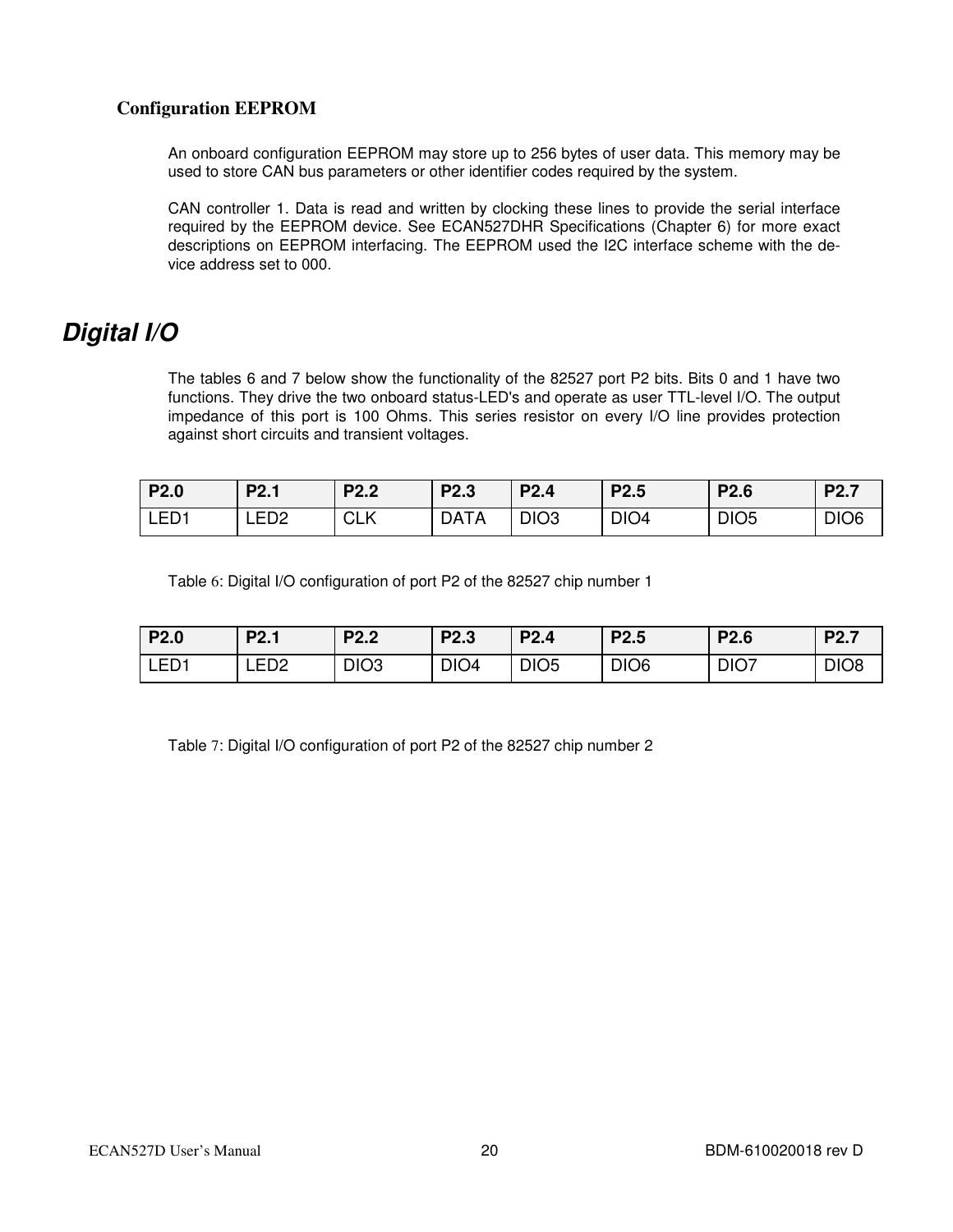This chapter shows you how to program and use your ECAN527DHR. It provides a complete detailed description of the memory map and a detailed discussion of programming operations to aid you in programming. The full functionality of the ECAN527DHR is described in the attached data sheet reprint from Intel on the 82527 CAN controller chip.

### **Defining the Memory Map**

The memory map of the ECAN527DHR occupies 512 bytes of host PC low memory space. CAN controller number 1 occupies addresses BASE to BASE+FFh, while CAN controller number 2 occupies addresses BASE+100h to BASE+1FFh. This window is freely selectable by the user as described in Chapter 2, Table 2. After setting the base address you have access to the internal resources of the 82527 CAN controller chips. These resources are described in the next sections reprinted from the Intel 82527 manual.

### **Global Reset**

An additional feature is that both CAN controller chips can be held in reset by writing a 0 to BASE + 4h or BASE + 104h. The reset will be released by writing a 0 to BASE + 5h or BASE + 105h. A write to either address will reset both CAN controllers.

#### **Individual Reset**

A write of 55h to BASE  $+$  4h will hold CAN controller 1 only in reset. A write of 55h to BASE  $+$ 5h will release the reset on CAN controller 1 only.

A write of 55h to BASE  $+$  104h will hold CAN controller 2 only in reset. A write of 55h to BASE  $+$ 105h will release the reset on CAN controller 2 only.

The reset must be asserted for 1 millisecond minimum. The resets can be used in any combination and sequence.

### **INTERRUPTS**

### **What is an interrupt?**

An interrupt is an event that causes the processor in your computer to temporarily halt its current process and execute another routine. Upon completion of the new routine, control is returned to the original routine at the point where its execution was interrupted.

Interrupts are a very flexible way of dealing with asynchronous events. Keyboard activity is a good example; your computer cannot predict when you might press a key and it would be a waste of processor time to do nothing whilst waiting for a keystroke to occur. Thus the interrupt scheme is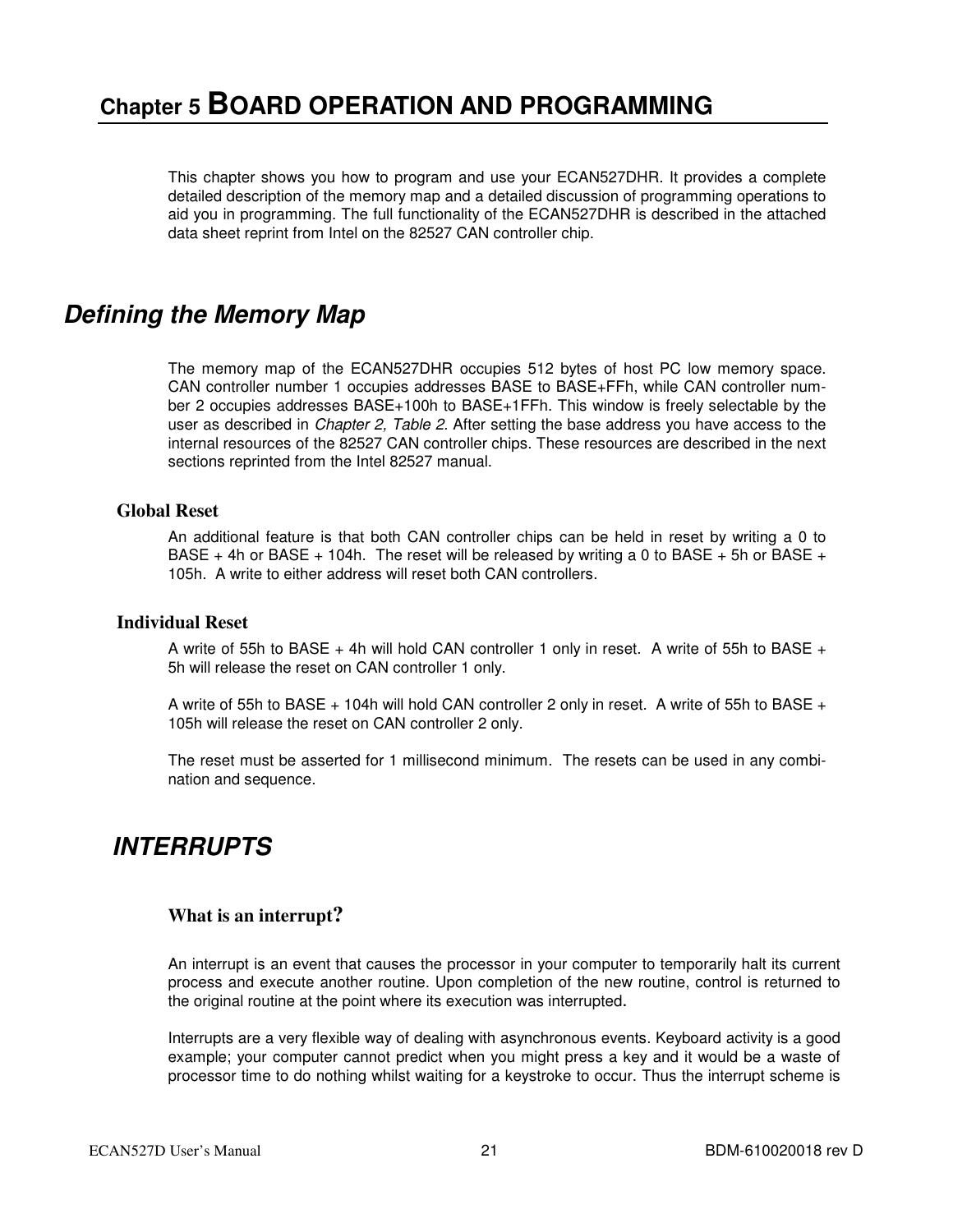used and the processor proceeds with other tasks. When a keystroke finally occurs, the keyboard then 'interrupts' the processor so that it can get the keyboard data .It then places it into the memory, and then returns to what it was doing before the interrupt occurred. Other common devices that use interrupts are A/D boards, network boards, serial ports etc.

Your ECAN527DHR can interrupt the main processor when a message is received or transmitted if interrupts are enabled on the ECAN527DHR board. By using interrupts you can write powerful code to interface to your CAN network.

#### **Interrupt request lines**

To allow different peripheral devices to generate interrupts on the same computer, the PC AT bus has interrupt request channels (IRQs). A rising edge transition on one of these lines will be latched into the interrupt controller. The interrupt controller checks to see if the interrupts are to be acknowledged from that IRQ and, if another interrupt is being processed, it decides if the new request should supersede the one in progress or if it has to wait until the one in progress has been completed. The priority level of the interrupt is determined by the number of the IRQ as follows; IRQ0 has the highest priority whilst IRQ15 has the lowest. Many of the IRQs are used by standard system resources, IRQ0 is dedicated to the internal timer, IRQ1 is dedicated to the keyboard input, IRQ3 for the serial port COM2, and IRQ4 for the serial port COM1. Often interrupts 5,7,11,15 are often free.

### **8259 Programmable Interrupt Controller**

The chip responsible for handling interrupt requests in a PC is the 8259 Interrupt Controller. To use interrupts you will need to know how to read and set the 8259's internal interrupt mask register (IMR) and how to send the end-of-interrupt (EOI) command to acknowledge the 8259 interrupt controller.

### **Interrupt Mask Register (IMR)**

Each bit in the interrupt mask register (IMR) contains the mask status of the interrupt line. If a bit is set (equal to 1), then the corresponding IRQ is masked, and it will not generate an interrupt. If a bit is cleared (equal to 0), then the corresponding IRQ is not masked, and it can then generate an interrupt. The interrupt mask register is programmed through **port 21h**.

### **End-of-Interrupt (EOI) Command**

After an interrupt service routine is complete, the 8259 Interrupt Controller must be acknowledged by writing the value 20h to port 20h.

#### **What exactly happens when an interrupt occurs?**

Understanding the sequence of events when an interrupt is triggered is necessary to correctly write interrupt handlers. When an interrupt request line is driven high by a peripheral device (such as the ECAN527DHR), the interrupt controller checks to see if interrupts are enabled for that IRQ.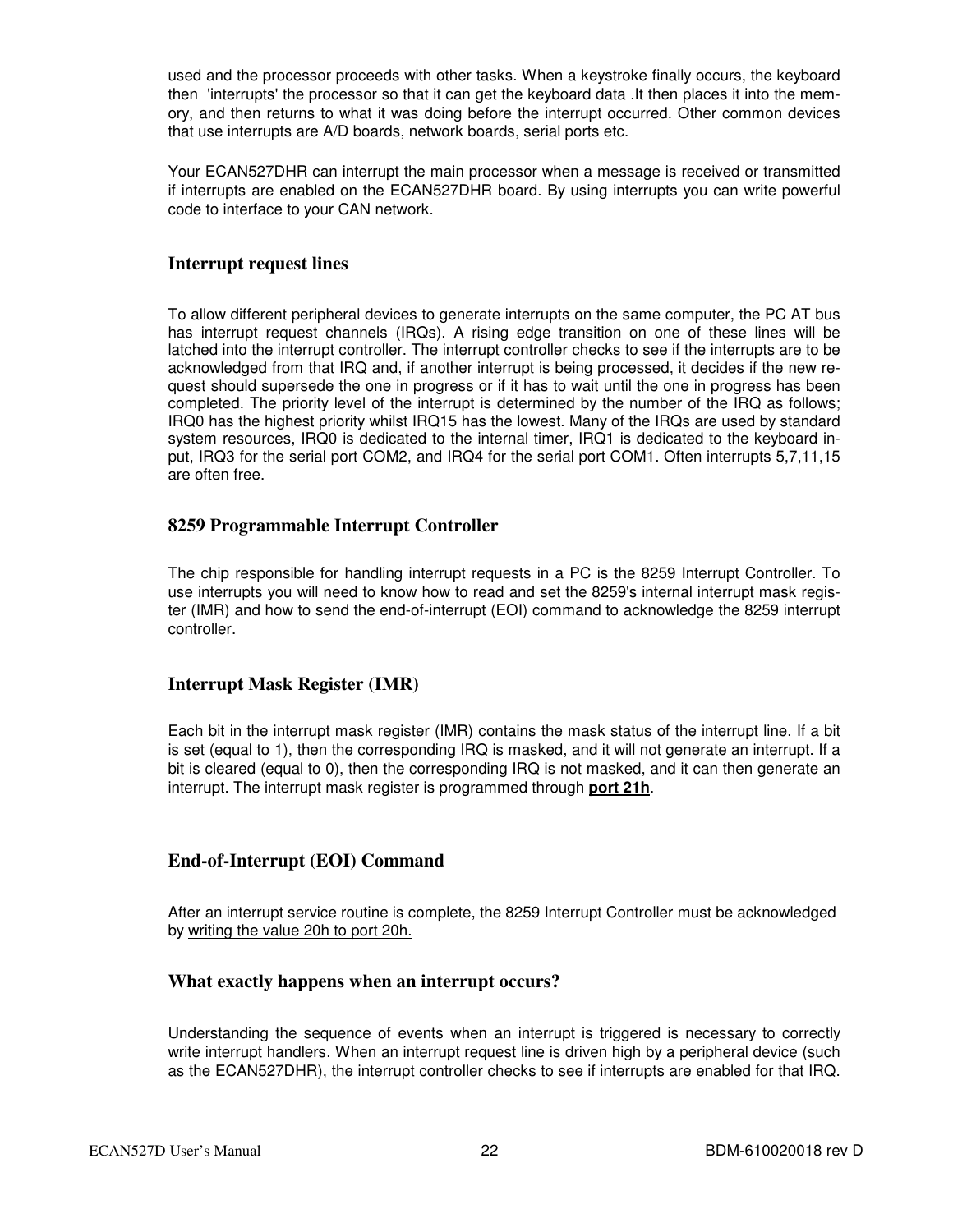It then checks to see if other interrupts are active or requested and determines which interrupt has priority. The interrupt controller then interrupts the processor. The current code segment (CS), instruction pointer (IP), and flags are pushed onto the system stack, and a new set if CS and IP are loaded from the lowest 1024 bytes of memory.

This table is referred to as the interrupt vector table and each entry to this table is called an interrupt vector. Once the new CS and IP are loaded from the interrupt vector table, the processor starts to execute code from the new Code Segment (CS) and from the new Instruction Pointer (IP). When the interrupt routine is completed the old CS and IP are popped from the system stack and the program execution continues from the point where interruption occurred.

#### **Using Interrupts in your Program**

Adding interrupt support to your program is not as difficult as it may seem especially when programming under DOS. The following discussion will cover programming under DOS. Note that even the smallest mistake in your interrupt program may cause the computer to hang up and will only restart after a reboot. This can be frustrating and time-consuming.

### **Writing an Interrupt Service Routine (ISR)**

The first step in adding interrupts to your software is to write an interrupt service routine (ISR). This is the routine that will be executed automatically each time an interrupt request occurs for the specified IRQ. An ISR is different from other sub-routines or procedures. First, on entrance the processor registers must be pushed onto the stack before anything else! Second, just before exiting the routine, you must clear the interrupt on the ECAN527DHR by writing to the 82527 CAN controller, and write the EOI command to the interrupt controller. Finally, when exiting the interrupt routine the processor registers must be popped from the system stack and you must execute the IRET assembly instruction. This instruction pops the CS, IP and processor flags from the system stack. These were pushed onto the stack when entering the ISR.

Most compilers allow you to identify a function as an interrupt type and will automatically add these instructions to your ISR with one exception: most compilers do not automatically add the EOI command to the function, you must do it yourself. Other than this and a few exceptions discussed below, you can write your ISR as any code routine. It can call other functions and procedures in your program and it can access global data. If you are writing your first ISR, we recommend you stick to the basics; just something that enables you to verify you have entered the ISR and executed it successfully. For example: set a flag in your ISR and in your main program check for the flag.

**Note:** If you choose to write your ISR in in-line Assembly, you must push and pop registers correctly and exit the routine with the IRET instruction instead of the RET instruction.

There are a few precautions you must consider when writing ISRs. The most important is, **do not use any DOS functions or functions that call DOS functions from an interrupt routine.** DOS is not re-entrant; that is, a DOS function cannot call itself. In typical programming, this will not happen because of the way DOS is written. But what about using interrupts? Consider then the following situation in your program: If DOS function X is being executed when an interrupt occurs and the interrupt routine makes a call to the same DOS function X, then function X is essentially being called while active. Such cases will cause the computer to crash. DOS does not support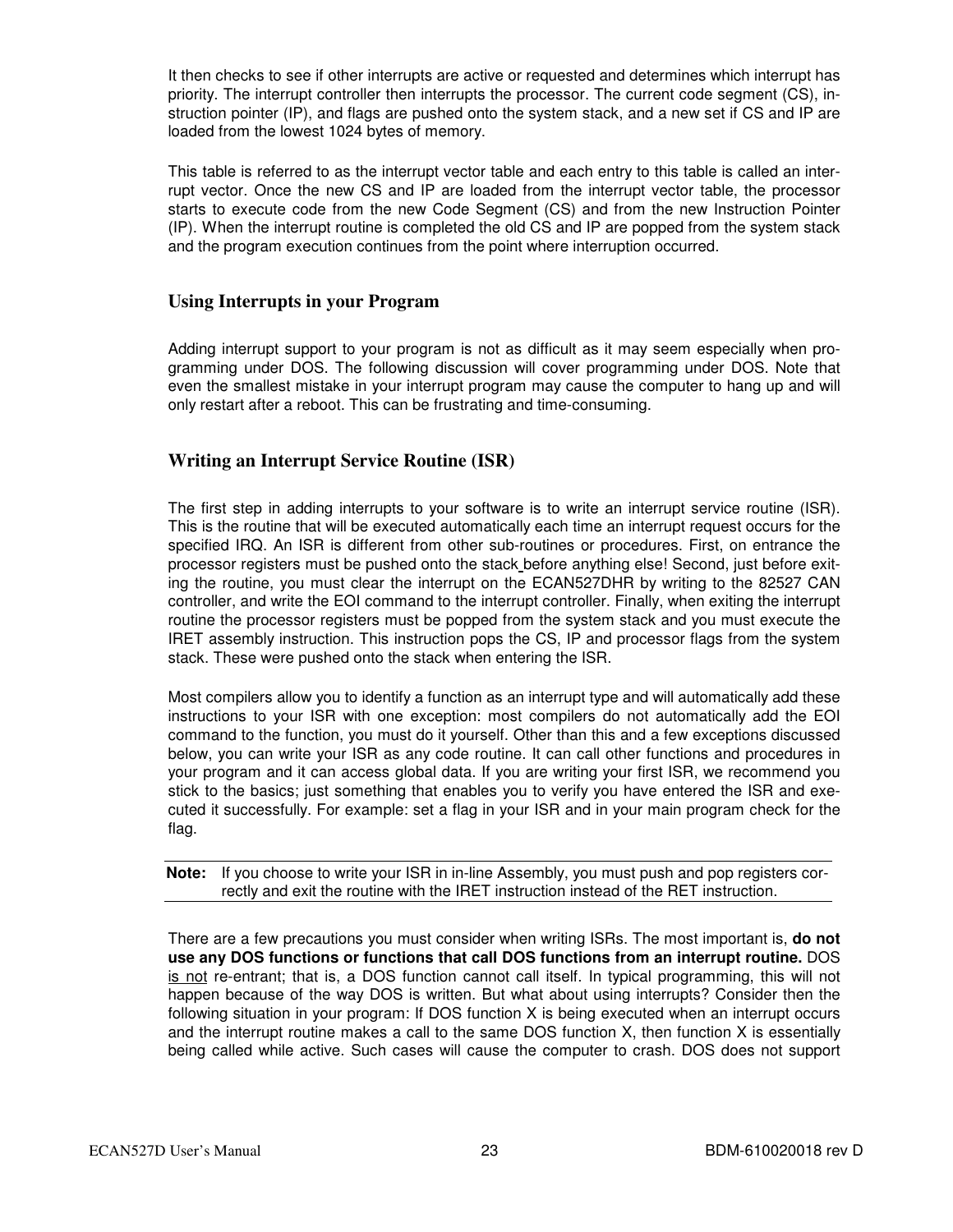such operations. The general rule is that do not call any functions that use the screen, read keyboard input or any file I/O routines. These should not be used in ISRs.

The same problem of reentrancy also exists for many floating-point emulators. This effectively means that you should also avoid floating point mathematical operations in your ISR.

Note that the problem of reentrancy exists, no matter what programming language you use. Even, if you are writing your ISR in Assembly language, DOS and many floating point emulators are not re-entrant. Of course there are ways to avoid this problem, such as those which activate when your ISR is called. Such solutions are, however, beyond the scope of this manual.

The second major concern when writing ISRs is to make them as short as possible in term of execution time. Spending long times in interrupt service routines may mean that other important interrupts are not serviced. Also, if you spend too long in your ISR, it may be called again before you have exited. This will lead to your computer hanging up and will require a reboot.

Your ISR should have the following structure:

- Push any processor registers used in your ISR. Most C compiler do this automatically
- Put the body of your routine here
- Read interrupt status register of the 82527 chip on your ECAN527DHR board
- Clear the interrupt bit by writing to the 82527 CAN controller<br>• Issue the EOI command to the 8259 by writing 20h to addres
- Issue the EOI command to the 8259 by writing 20h to address 20h
- Pop all registers. Most C compilers do this automatically

The following C example shows what the shell of your ISR should be like:

```
/*------------------------------------------------------------------------------- 
| Function: new_IRQ_handler 
| Inputs: Nothing 
| Returns: Nothing - Sets the interrupt flag for the EVENT. 
|-------------------------------------------------------------------------------*/ 
void interrupt far new_IRQ_handler(void) 
{ 
         IRQ_flag = 1; \frac{1}{2} Indicate to main process interrupt has occurred
\{ // Your program code should be here 
         } 
                                   // Read interrupt status registers 
                                   // Clear the interrupt on ECAN527DHR 
         outp(0x20, 0x20); /* Acknowledge the interrupt controller. */ 
}
```
#### **Saving the Startup Interrupt Mask Register (IMR) and interrupt vector**

The next step after writing the ISR is to save the start-up state of the interrupt mask register (IMR) and the original interrupt vector you are using. The IMR is located in address **21h**. The interrupt vector you will be using is located in the interrupt vector table which is an array of pointers (addresses) and it is locate din the first 1024 bytes of the memory (Segment 0 offset 0). You can read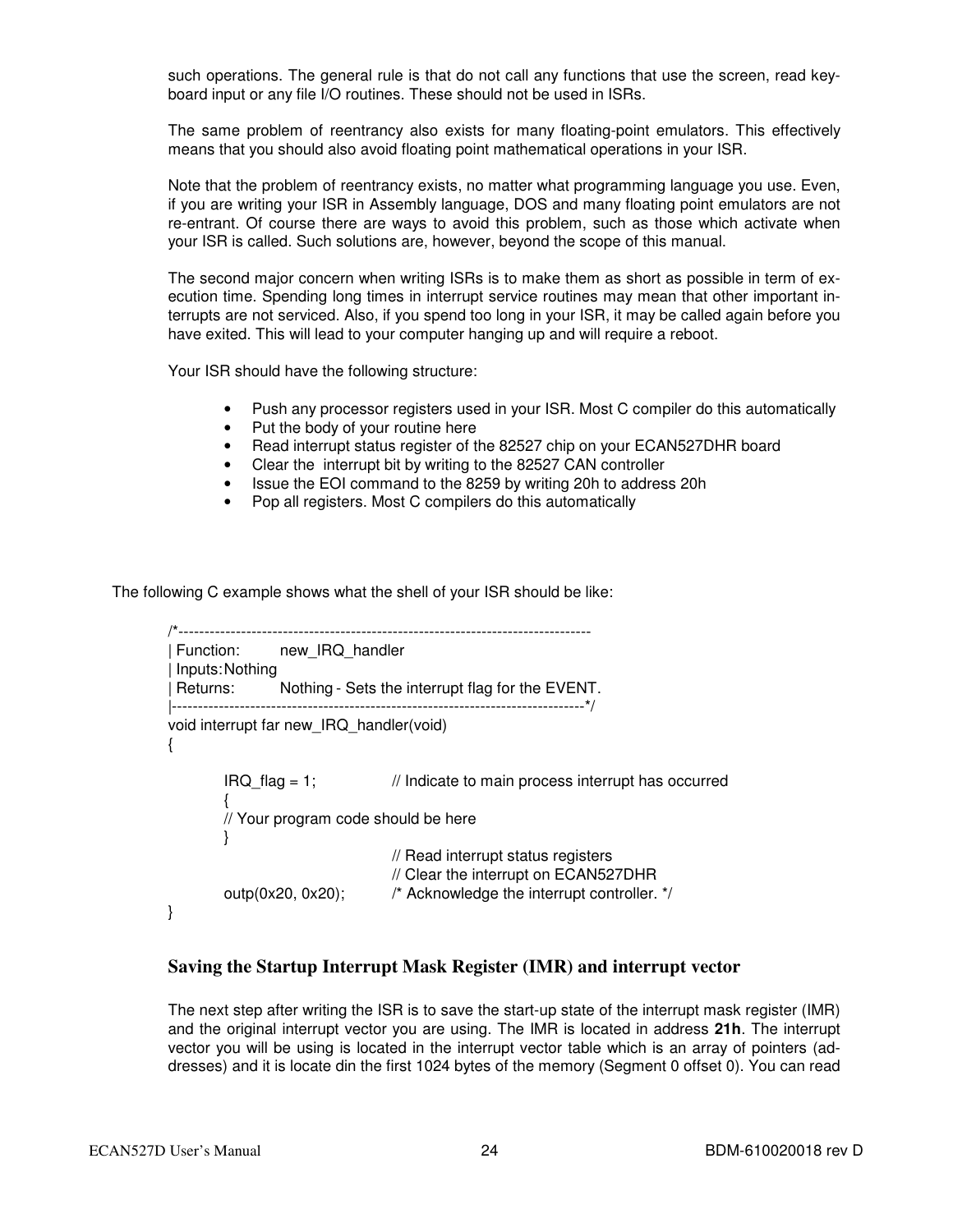this value directly, but it is better practice to use DOS function 35h (get interrupt vector) to do this. Most C compilers have a special function available for doing this. The vectors for the hardware interrupts on the XT - bus are vectors 8-15, where IRQ0 uses vector 8 and IRQ7 uses vector 15. Thus if your ECAN527DHR is using IRQ5 it corresponds to vector number 13.

Before you install your ISR, temporarily mask out the IRQ you will be using. This prevents the IRQ from requesting an interrupt while you are installing and initializing your ISR. To mask the IRQ, read the current IMR at I/O port 21h, and set the bit that corresponds to IRQ. The IMR is arranged so that bit 0 is for IRQ0 and bit 7 is for IRQ7. See the paragraph entitled Interrupt Mask Register (IMR) earlier in this discussion for help in determining your IRQ's bit. After setting the bit, write the new value to I/O port 21h.

With the startup IMR saved and the interrupts temporarily disabled, you can assign the interrupt vector to point to your ISR. Again you can overwrite the appropriate entry in the vector table with a direct memory write, but this is not recommended. Instead use the DOS function 25h (Set Interrupt Vector) or, if your compiler provides it, the library routine for setting up interrupt vectors. Remember, that interrupt vector 8 corresponds to IRQ0, vector 9 for IRQ1 etc.

If you need to program the source of your interrupts, do that next. For example, if you are using transmitted or received messages as an interrupt source, program it to do that. Finally, clear the mask bit for your IRQ in the IMR. This will enable your IRQ.

#### **Common Interrupt mistakes**

Remember that hardware interrupts are from 8-15, XT IRQs are numbered 0-7Forgetting to clear the IRQ mask bit in the IMR Forgetting to send the EOI command after ISR code. Disables further interrupts.

#### **Example on Interrupt vector table setup in C-code:**

| void far interrupt new IRQ1 handler(void);                 | $\prime$ * ISR function prototype */   |  |
|------------------------------------------------------------|----------------------------------------|--|
| #define IRQ1 VECTOR 3                                      | $\prime$ * Name for IRQ */             |  |
| void (interrupt far *old IRQ1 dispatcher)                  |                                        |  |
| $(es, ds, di, si, bp, sp, bx, dx, cx, ax, ip, cs, flags);$ | /* Variable to store old IRQ Vector */ |  |
| void far interrupt new IRQ1 handler(void);                 |                                        |  |
|                                                            |                                        |  |

|                 | Function: init irg handlers                                                              |
|-----------------|------------------------------------------------------------------------------------------|
| Inputs: Nothing |                                                                                          |
| Returns:        | Nothing                                                                                  |
| Purpose:        | Set the pointers in the interrupt table to point to<br>our funtions ie. setup for ISR's. |
|                 | void init_irq_handlers(void)                                                             |

 $\mathcal{L}$ 

 \_disable(); old IRQ1 handler =  $\cos$  getvect(IRQ1 VECTOR + 8); dos\_setvect(IRQ1\_VECTOR + 8, new\_IRQ1\_handler); Gi old mask =  $inp(0x21);$ outp(0x21,Gi\_old\_mask & ~(1 << IRQ1\_VECTOR));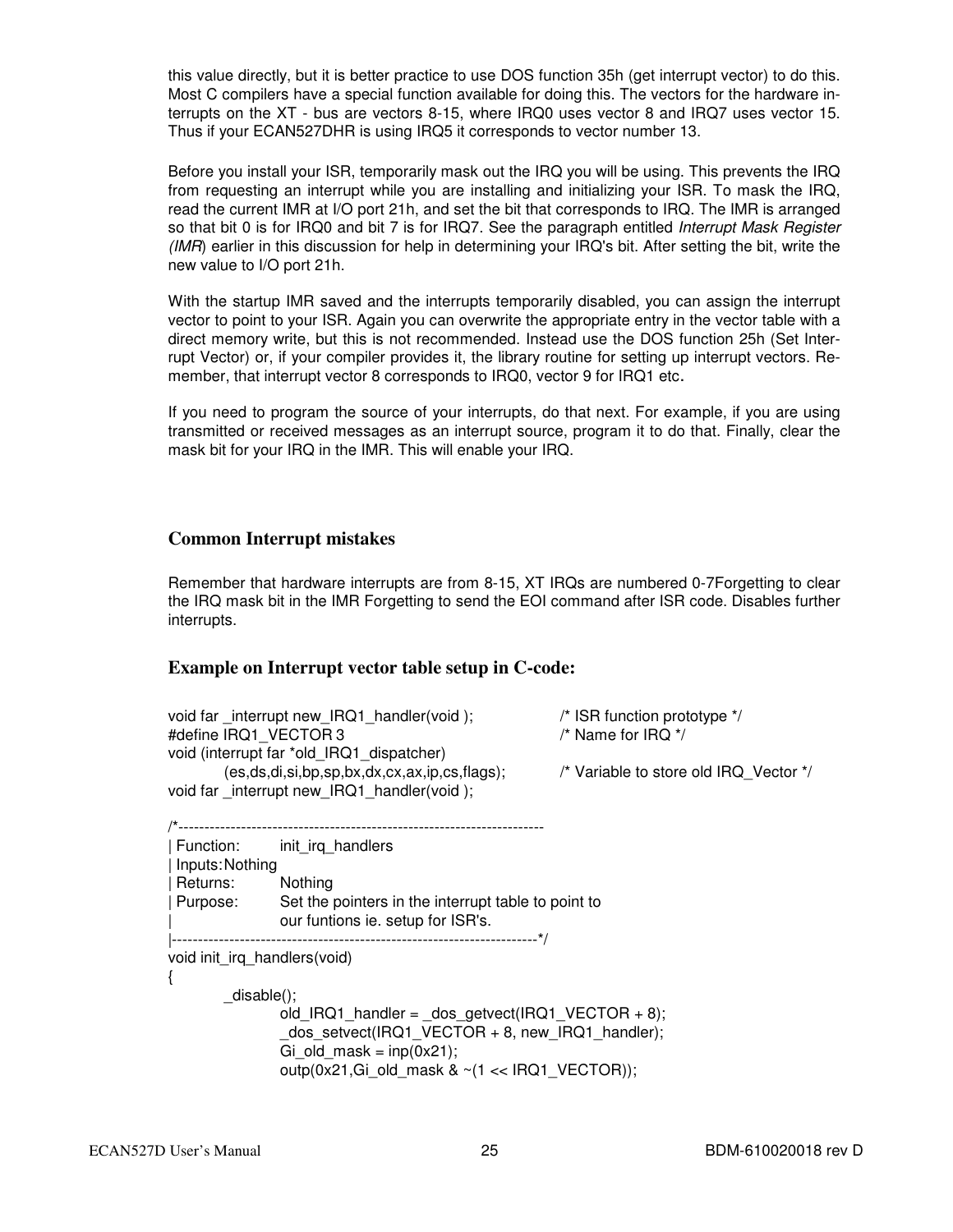```
 _enable(); 
}
|/*---------------------------------------------------------------------- 
 Function: restore do this before exiting program
 | Inputs: Nothing 
| Returns: Nothing 
| Purpose: Restore interrupt vector table. 
|----------------------------------------------------------------------*/ 
void restore(void) 
{ 
          /* Restore the old vectors */ 
          _disable(); 
                   _dos_setvect(IRQ1_VECTOR + 8, old_IRQ1_handler);
```
outp(0x21,Gi\_old\_mask);

\_enable();

}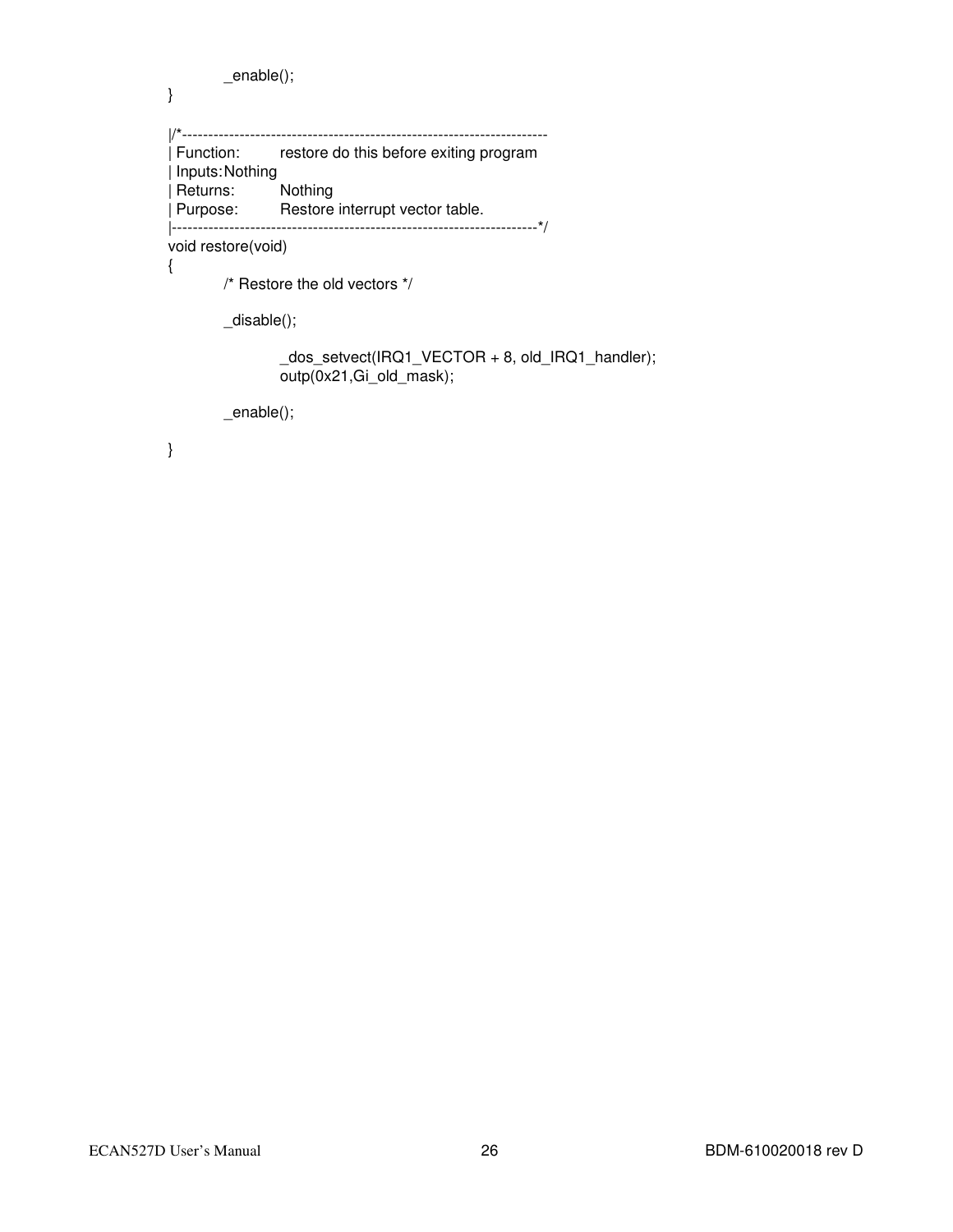# **Chapter 6 ECAN527DHR SPECIFICATIONS**

| <b>Host Interface</b>      | Memory mapped into low memory, occupies 512 bytes<br>Jumper-selectable base address<br>8-bit data bus, 16-bit AT bus connector<br>Jumper selectable interrupts XT and AT                                                                                                                    |                                                                    |
|----------------------------|---------------------------------------------------------------------------------------------------------------------------------------------------------------------------------------------------------------------------------------------------------------------------------------------|--------------------------------------------------------------------|
| <b>CAN Interfaces</b>      | Galvanically isolated transceiver 1 Mb/s data-rate<br>Timing parameters and speed of bus programmable<br><b>Balanced CAN-bus Choke</b><br>Jumper selectable 120 Ohm termination resistors<br>Transceiver drive: 32 nodes<br>0.8W 5V isolated and fused output power for other field devices |                                                                    |
| Digital I/O (non isolated) |                                                                                                                                                                                                                                                                                             |                                                                    |
|                            | Number of lines<br>LED's<br>Series resistor                                                                                                                                                                                                                                                 | 16<br>4<br>100 Ohms                                                |
| <b>Connectors</b>          |                                                                                                                                                                                                                                                                                             |                                                                    |
|                            | Galvanically isolated CAN bus<br>Non Isolated I/O's<br>Host bus                                                                                                                                                                                                                             | Two 10-pin headers<br>10-pin header connectors<br>XT/AT PC/104 bus |
| <b>Electrical</b>          |                                                                                                                                                                                                                                                                                             |                                                                    |
|                            | Operating temperature range<br>Supply voltage<br>Power consumption                                                                                                                                                                                                                          | $-40$ to $+85$ C<br>$+5V, +-8%$<br>1.2W typical                    |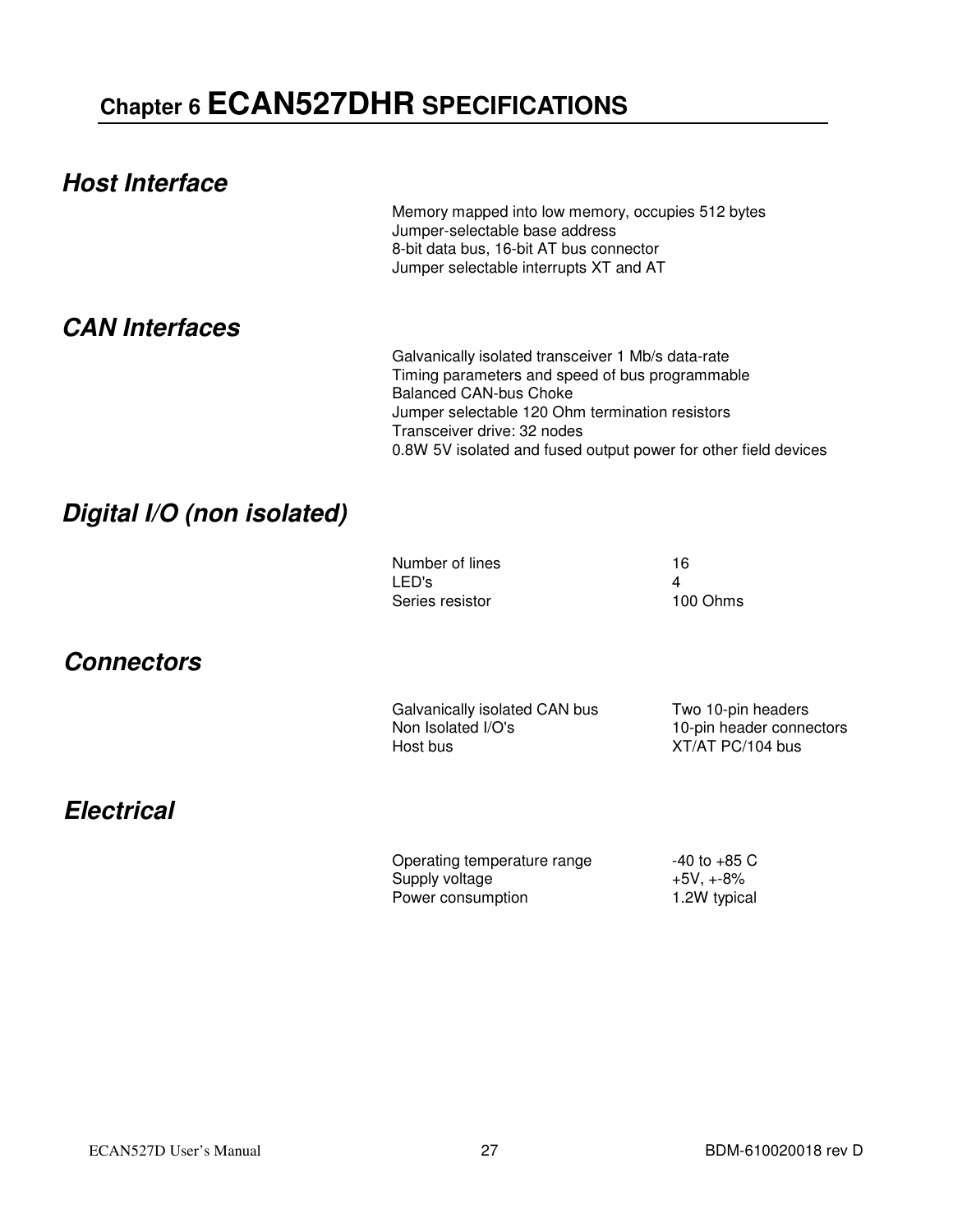# **Chapter 7 IDAN-ECAN527DHRS CONFIGURATION**

### **IDAN System Module Dimensions**



**Figure 7 IDAN Dimensions** 



**Figure 8 IDAN Configuration** 

Drawing not to scale.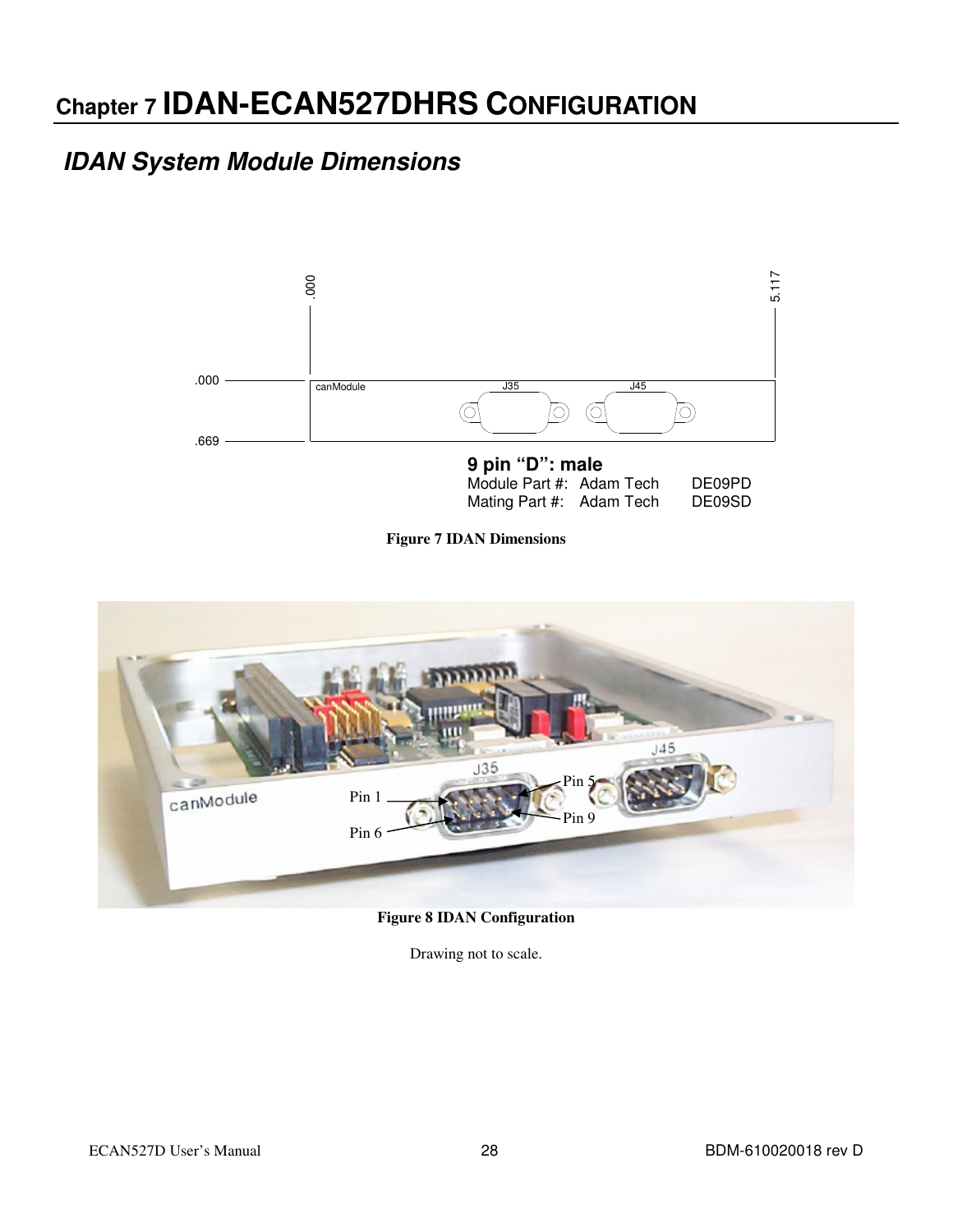# **IDAN System Module Pinout**

| тарк о трят типоче<br>J35, J45 - 9 Pin "D" Connector (male) |                 |                     |  |  |  |
|-------------------------------------------------------------|-----------------|---------------------|--|--|--|
| <b>IDAN Pin #</b>                                           | Signal          | Name                |  |  |  |
|                                                             | <b>RESERVED</b> | <b>RESERVED</b>     |  |  |  |
| 2                                                           | <b>BUS L</b>    | <b>Bus Low</b>      |  |  |  |
| 3                                                           | <b>GND</b>      | <b>GND</b> isolated |  |  |  |
| 4                                                           | <b>RESERVED</b> | <b>RESERVED</b>     |  |  |  |
| 5                                                           | <b>GND</b>      | <b>GND</b> isolated |  |  |  |
| 6                                                           | <b>GND</b>      | GND isolated        |  |  |  |
| 7                                                           | BUS_H           | Bus High            |  |  |  |
| 8                                                           | <b>RESERVED</b> | <b>RESERVED</b>     |  |  |  |
| 9                                                           | $+5$ VDC        | +5V isolated        |  |  |  |

#### **Table 8 IDAN Pinout**

Do not make connections to RESERVED pins.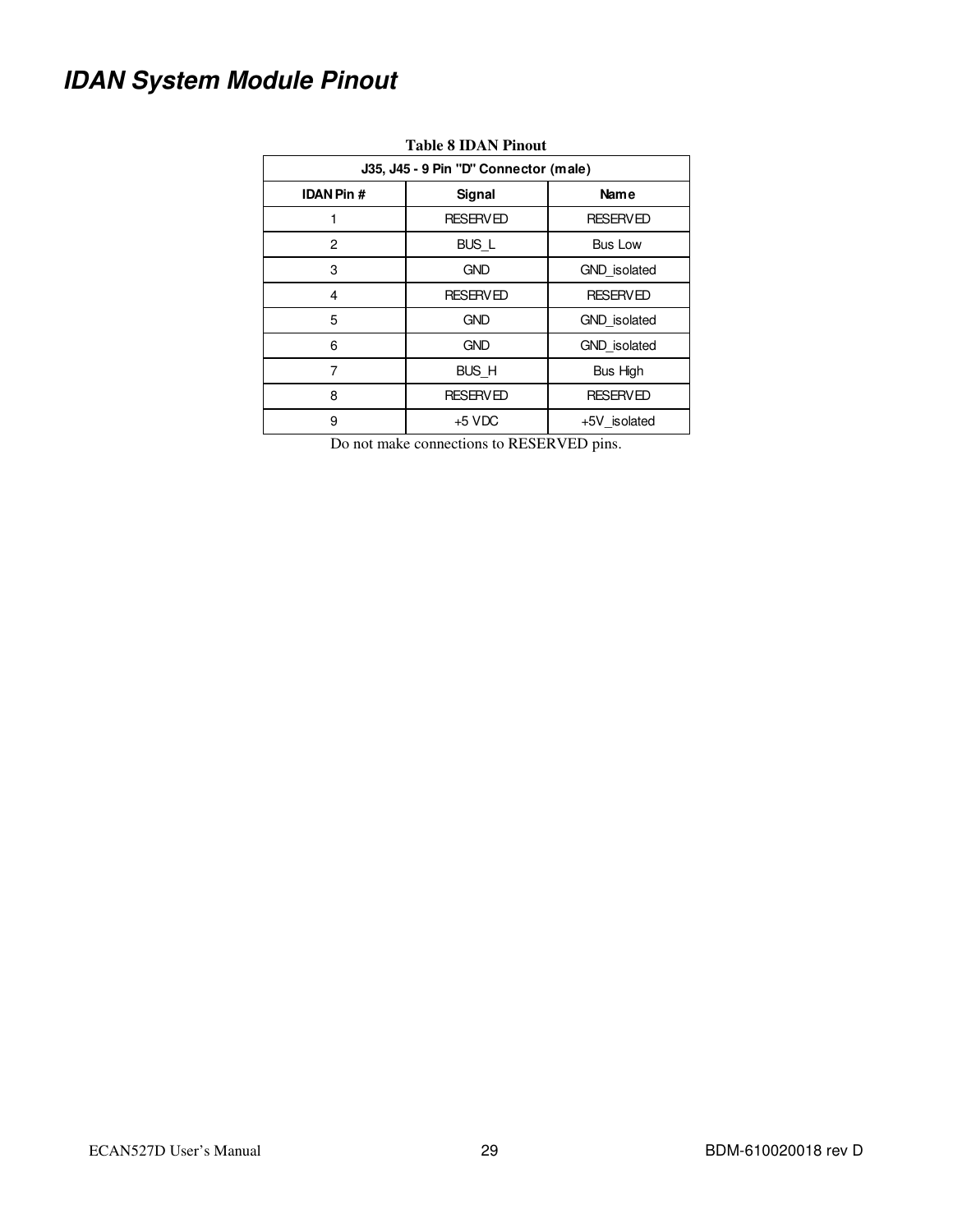# **Chapter 8 RETURN POLICY AND WARRANTY**

### **Return Policy**

If you wish to return a product to the factory for service, please follow this procedure:

Read the Limited Warranty to familiarize yourself with our warranty policy.

Contact the factory for a Return Merchandise Authorization (RMA) number.

Please have the following available:

- Complete board name
- Board serial number
- A detailed description of the board's behavior

**List the name of a contact person**, familiar with technical details of the problem or situation, **along with their phone and fax numbers, address, and e-mail address** (if available).

#### **List your shipping address!!**

Indicate the shipping method you would like used to return the product to you. *We will not ship by next-day service without your pre-approval.*

*Carefully package the product, using proper anti-static packaging.*

*Write the RMA number in large (1") letters on the outside of the package.*

*Return the package to:* 

 *RTD Embedded Technologies, Inc. 103 Innovation Blvd. State College PA 16803-0906 USA*